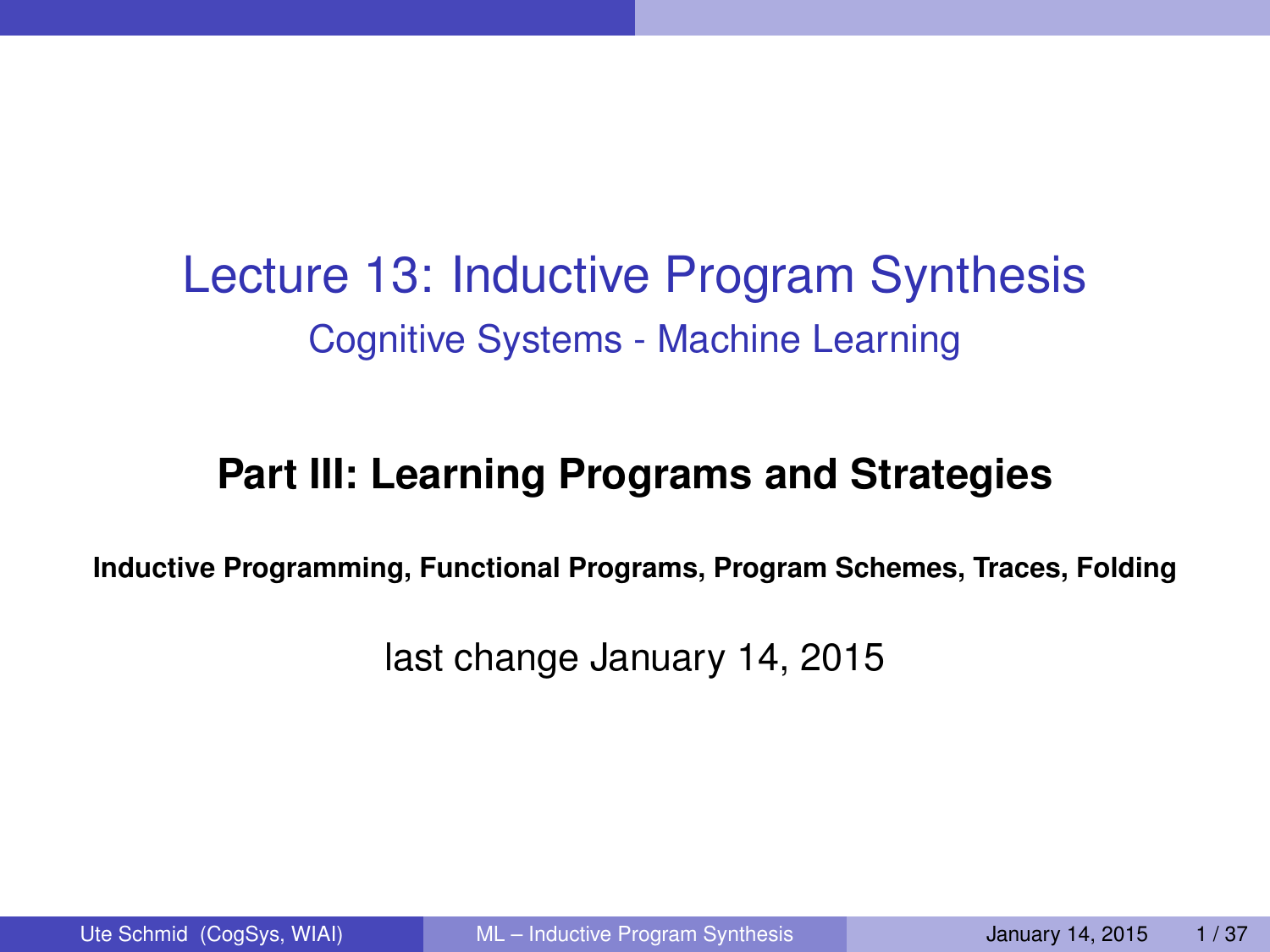### **Outlook**

- Learning complex rules over symbolic structures
- **•** Program Synthesis
- Inductive Programming: Summers' Thesys
- o lgor<sub>2</sub>
- Application of Igor2 to Cognitive Problems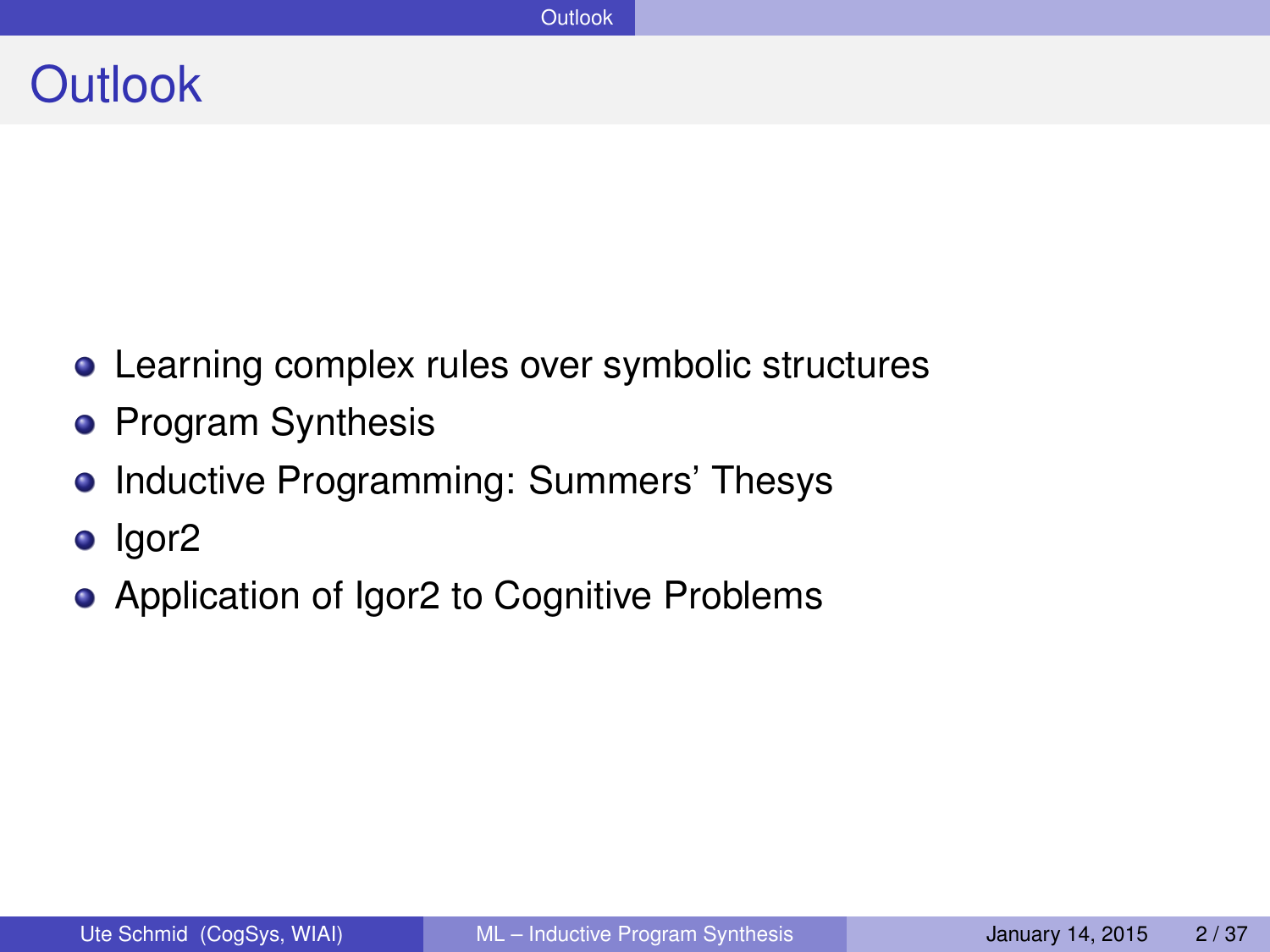# Knowledge Level Learning

- opposed to low-level (statistical) learning
- learning as generalization of symbol structures (rules) from experience
- "white-box" learning: learned hypotheses are verbalizable, can be inspected, communicated

### Examples:

● Classification/Concepts:

```
IF odor=almond THEN poisonous
IF cap-shape=conical & gill-color=grey THEN poisonous
```
**•** Recursive Concepts:

```
\text{arcestor}(X, Y) :- parent(X, Y).
\text{arcestor}(X, Y) := \text{parent}(X, Z), ancestor(Z, Y).
```
**O** Simple action rules:

```
IF distance-to-object < threshold THEN STOP
```
**C** Recursive action rules: e.g., Tower of Hanoi (to be seen later)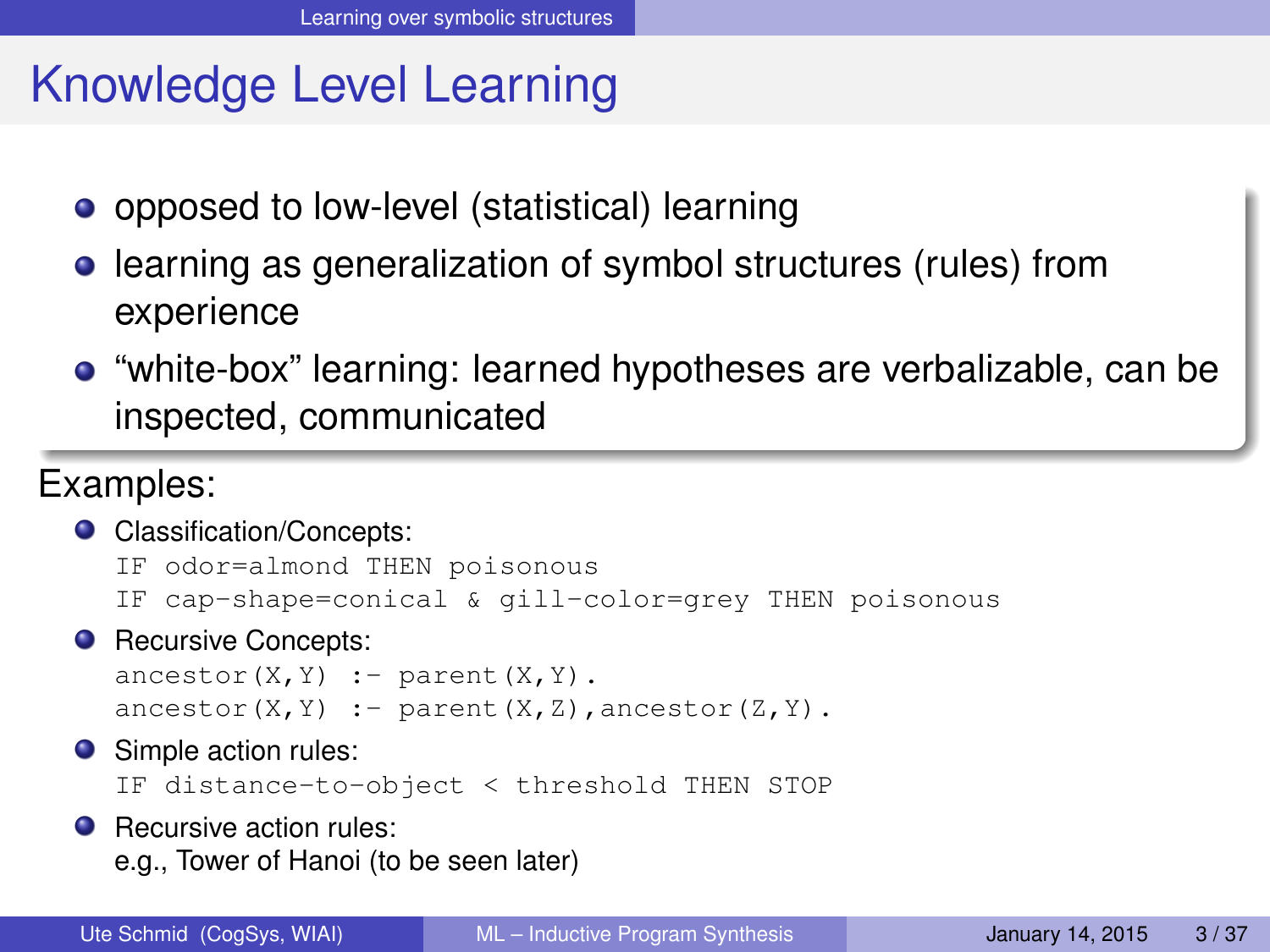# Approaches to Symbolical Learning

#### Machine Learning Approaches

- **Grammar Inference**
- Decision Tree Algorithms
- Inductive Logic Programming
- **•** Evolutionary Programming
- Inductive (functional) Programming

### Inductive Programming

- Very special branch of machine learning
- Learning programs from *incomplete* specifications, typically I/O examples or constraints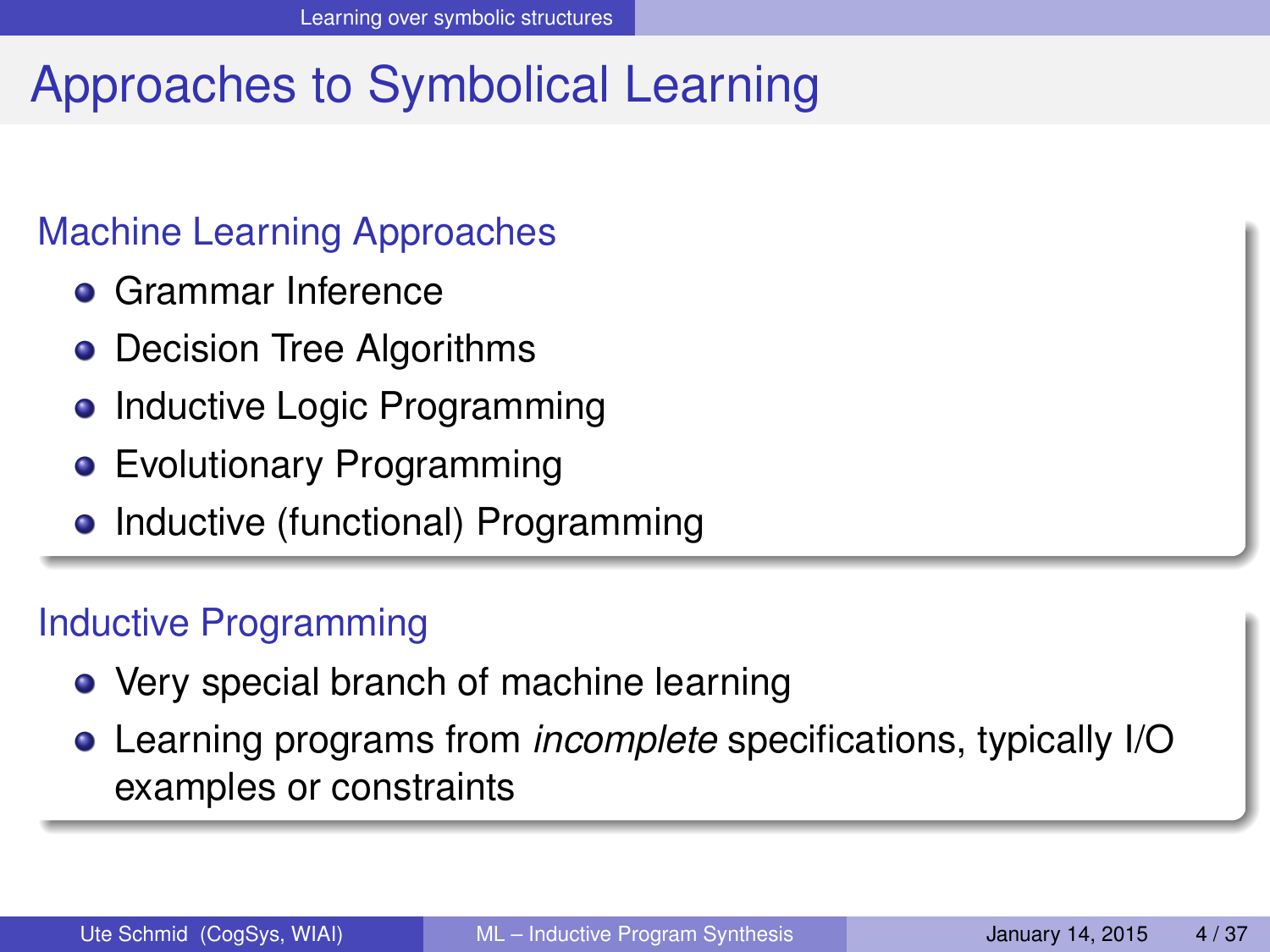# Program Synthesis

#### Automa*g*ic Programming

- Let the computer program itself
- Automatic code generation from (non-executable) specifications very high level programming
- Not intended for software development in the large but for semi-automated synthesis of functions, modules, program parts

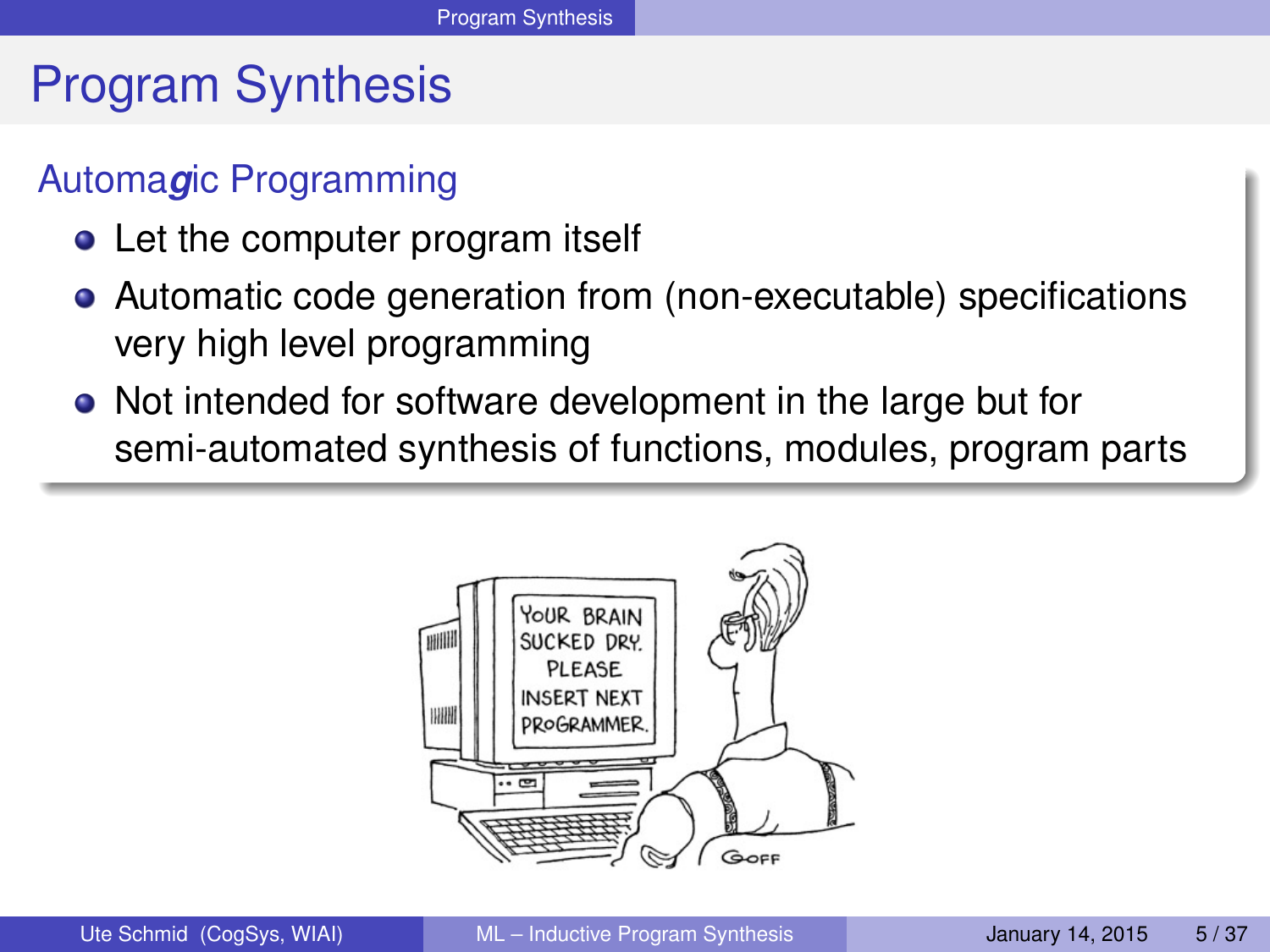# Approaches to Program Synthesis

#### Deductive and transformational program synthesis

- Complete formal specifications (vertical program synthesis)
- e.g. KIDS (D. Smith)
- High level of formal education is needed to write specifications
- $\bullet$  Tedious work to provide the necessary axioms (domain, types, ...)
- Very complex search spaces

$$
\forall x \exists y \ p(x) \rightarrow q(x, y)
$$
  

$$
\forall x \ p(x) \rightarrow q(x, f(x))
$$

#### Example

*last(l)*  $\Leftarrow$  *find z such that for some y, l = y*  $\circ$  *[z] where islist(I) and*  $l \neq l$  *(Manna & Waldinger)*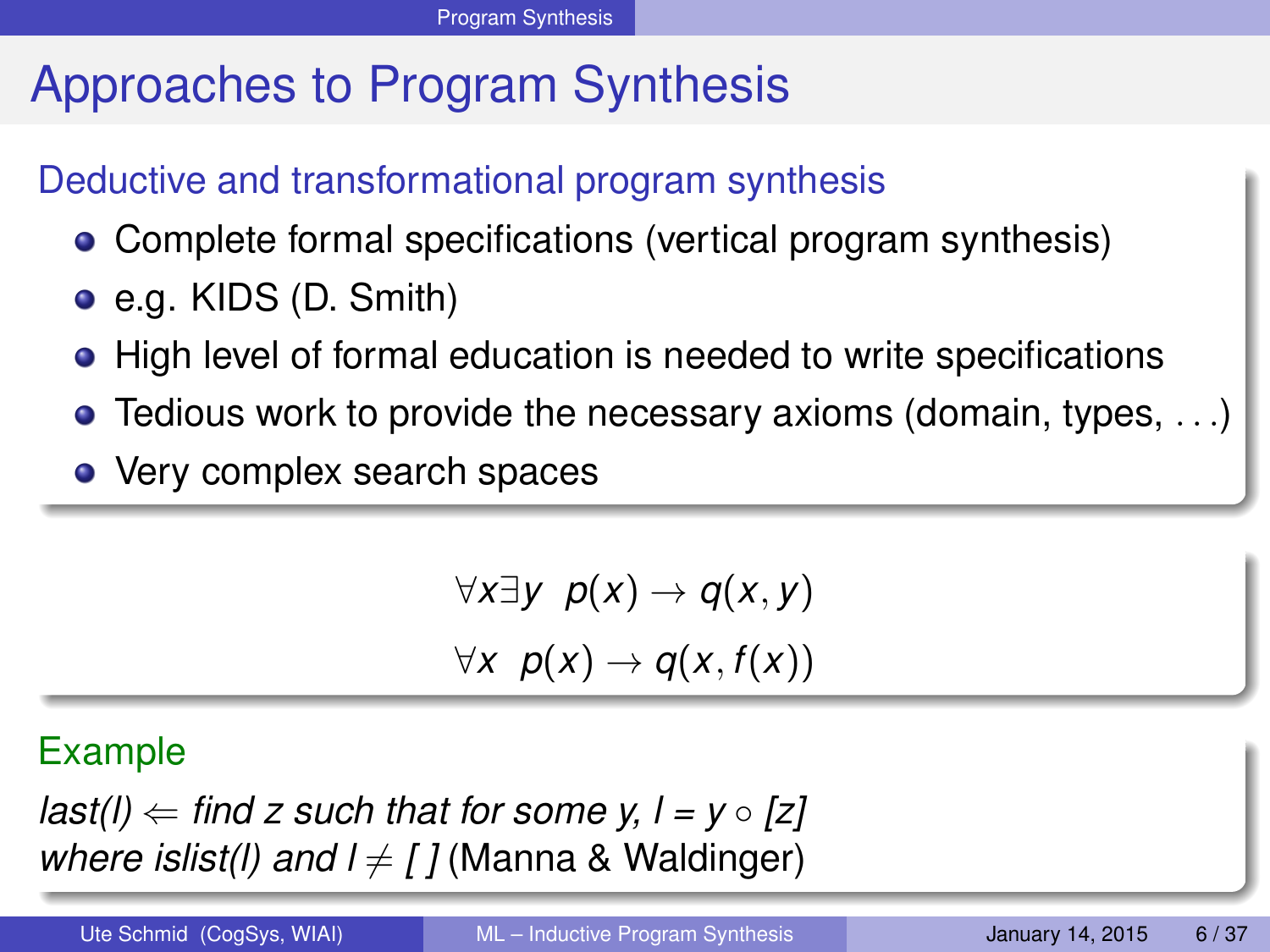# Approaches to Program Synthesis

#### Inductive program synthesis

- Very special branch of machine learning
- Learning programs from *incomplete* specifications, typically I/O examples or constraints
- Inductive programming (IP) for short

(Flener & Schmid, AI Review, 29(1), 2009; Encyclopedia of Machine Learning, 2010; Schmid, Kitzelmann & Plasmeijr, AAIP 2009)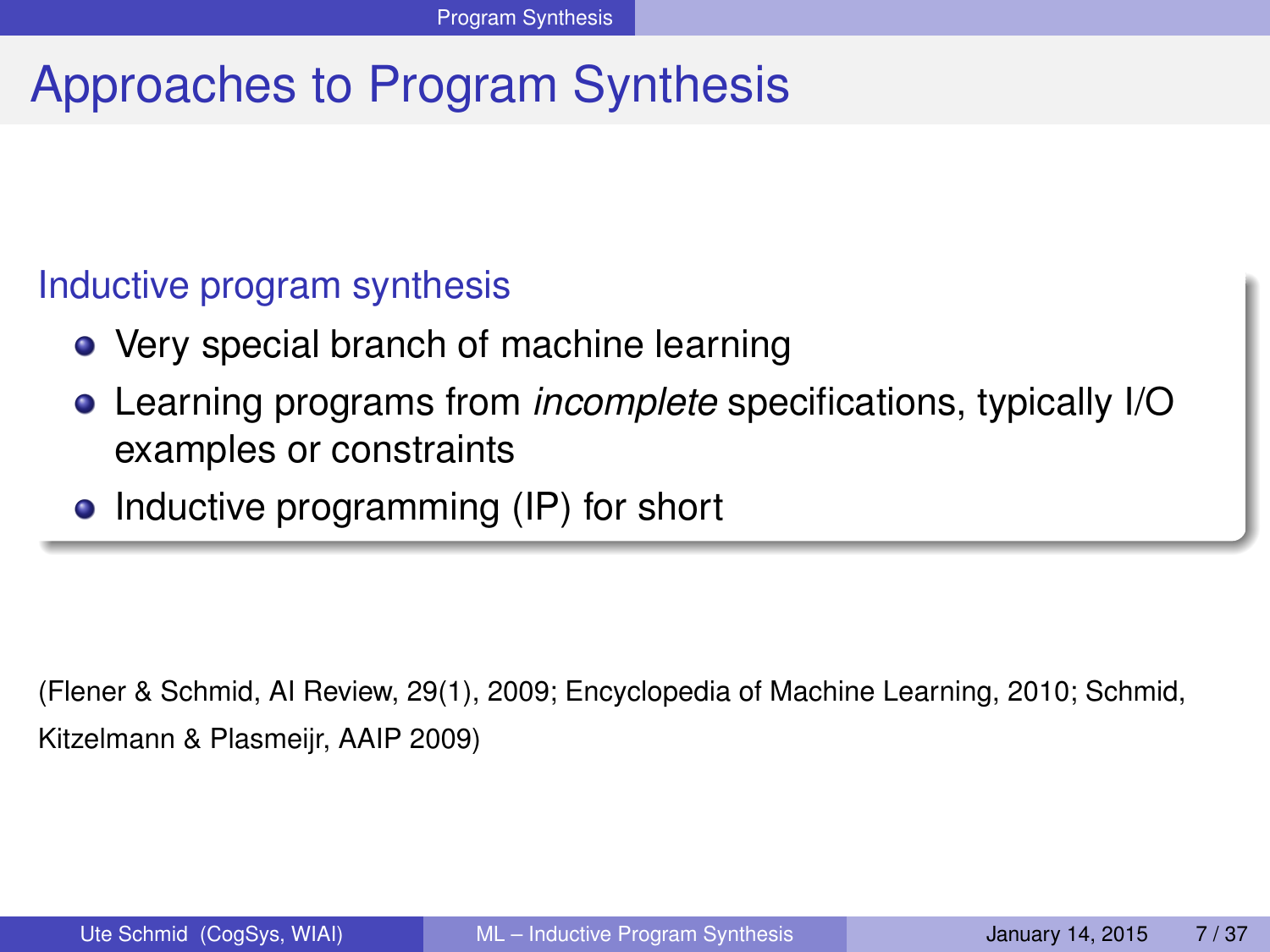# IP – Contributing Areas

Modeling human programming

knowledge, skills, strategies



Automated code generation example−driven programming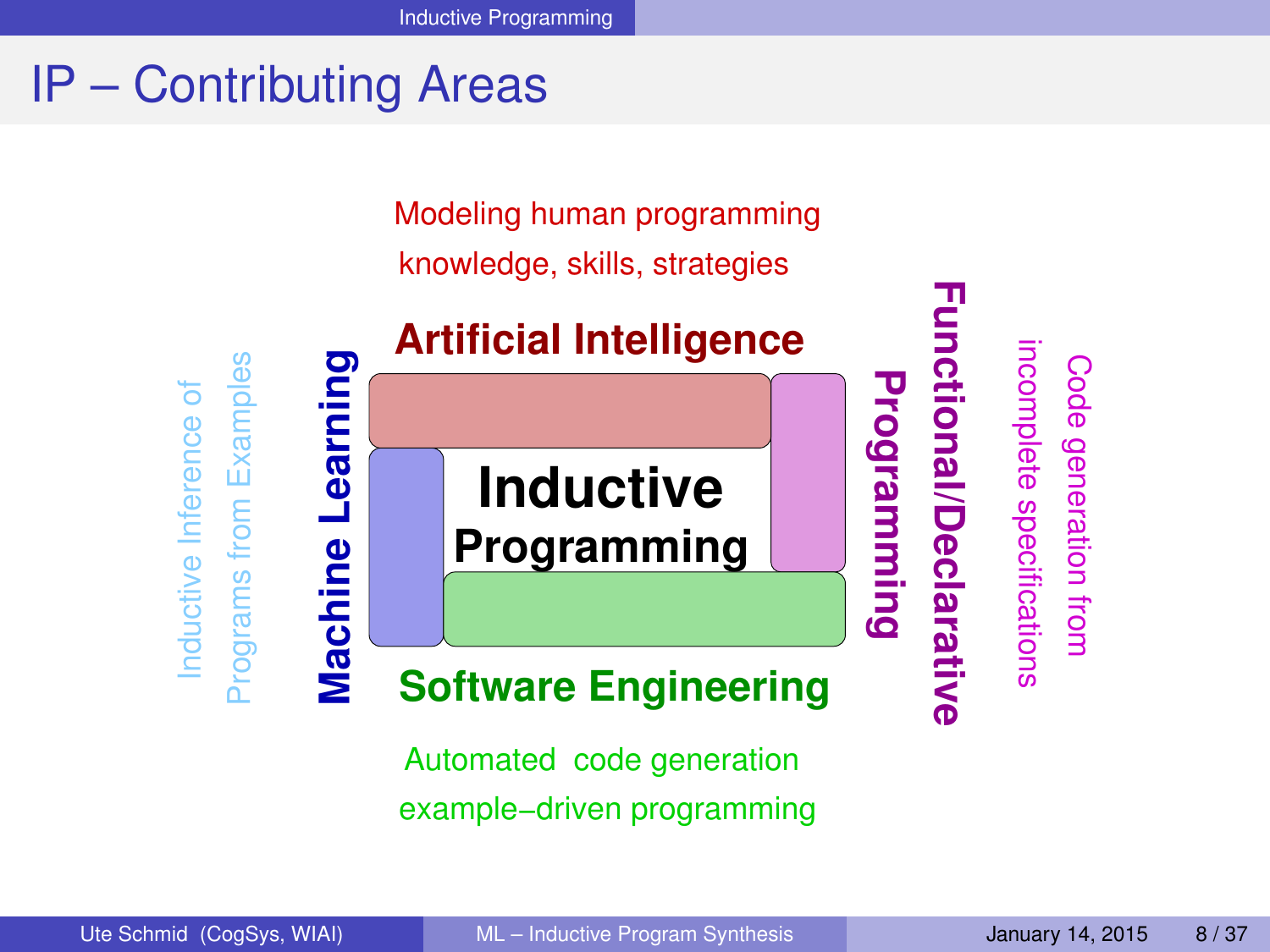# Inductive Programming Example

### Learning last I/O Examples

| last [a] |                    | $=$          | a |
|----------|--------------------|--------------|---|
|          | last $[a,b]$       | $=$ h        |   |
|          | last $[a, b, c]$   | $=$ $\alpha$ |   |
|          | last $[a,b,c,d]$ = |              | d |

#### Generalized Program

 $last [x] = x$  $last (x:xs) = last xs$ 

### Some Syntax

```
-- sugared
[1,2,3,4]
-- normal infix
(1:2:3:4:[])
-- normal prefix
(: ) 1
   (: ) 2
       ((:) 3)( ( : ) 4
                [1))))
```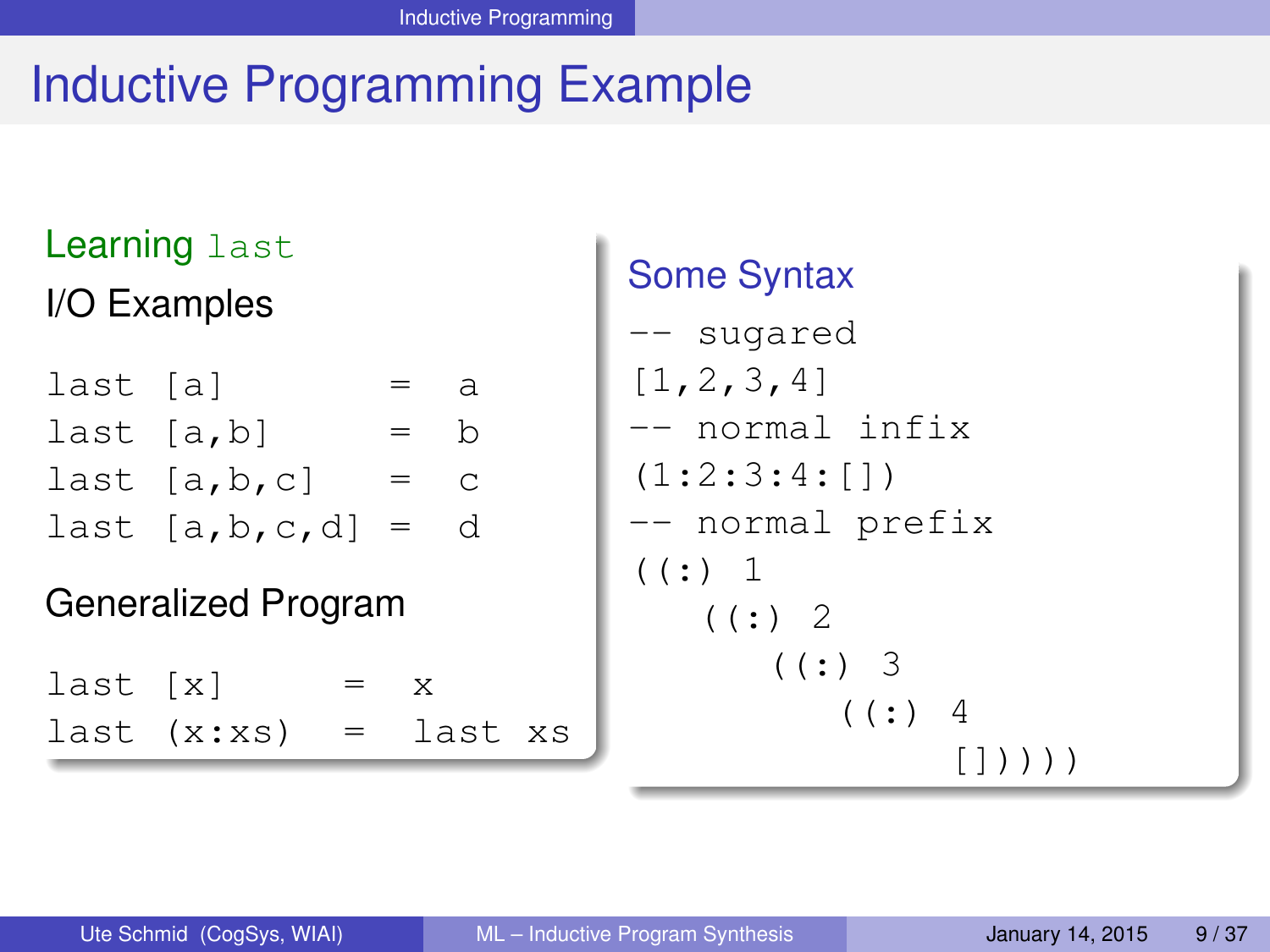# Inductive Programming – Basics

IP is search in a class of programs (hypothesis space)

- Program Class characterized by:
- Syntactic building blocks:
	- Primitives, usually data constructors
	- Background Knowledge, additional, problem specific, user defined functions
	- Additional Functions, automatically generated

### Restriction Bias

syntactic restrictions of programs in a given language

#### Result influenced by:

Preference Bias

choice between syntactically different hypotheses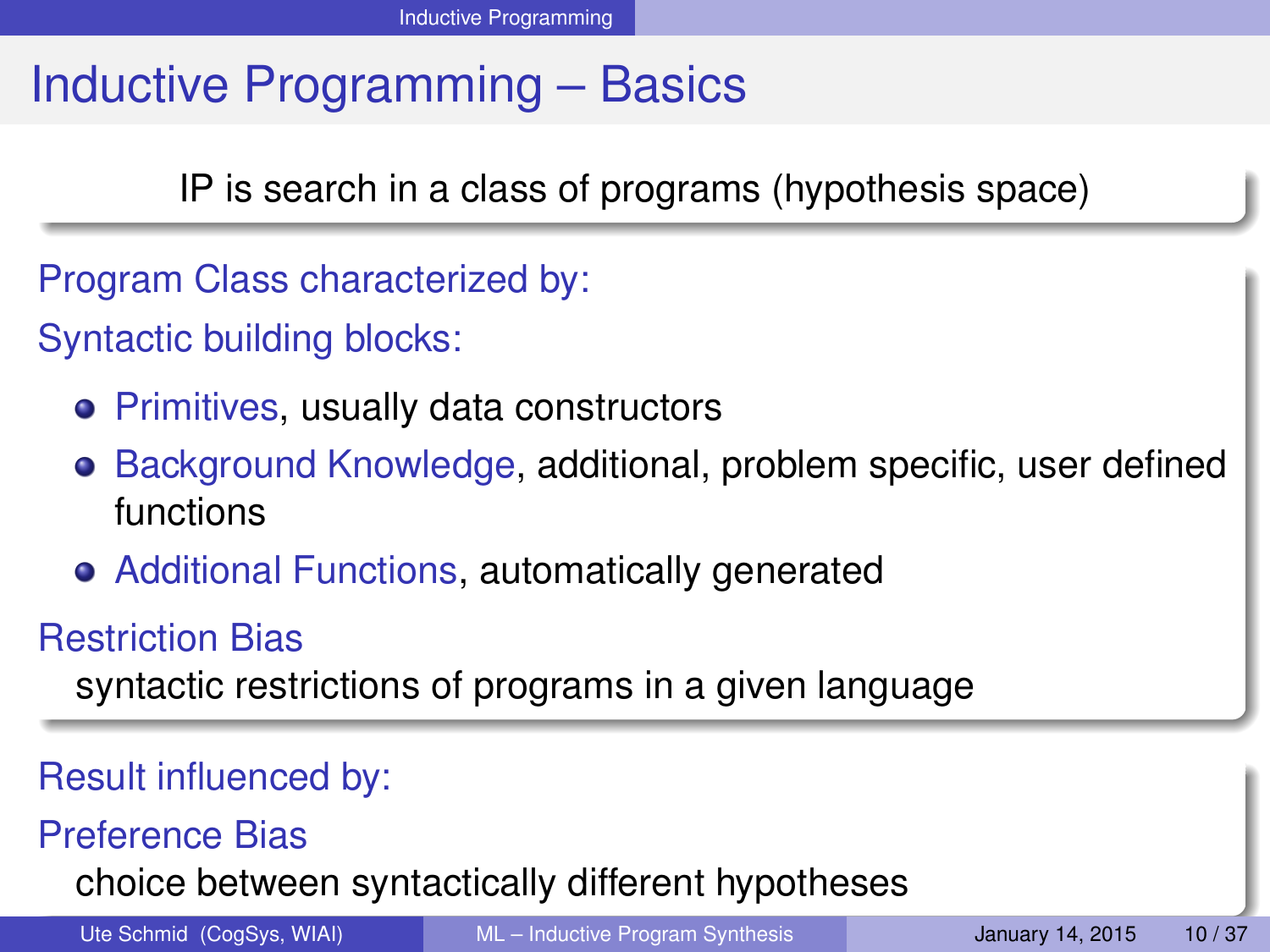## Inductive Programming – Approaches

- Typical for declarative languages (LISP, PROLOG, ML, HASKELL)
- Goal: finding a program which covers *all* input/output examples *correctly* (no PAC learning) and (recursivly) generalizes over them
- Two main approaches:
	- Analytical, data-driven:

detect regularities in the I/O examples (or traces generated from them) and generalize over them (folding)

Generate-and-test:

generate syntactically correct (partial) programs, examples only used for testing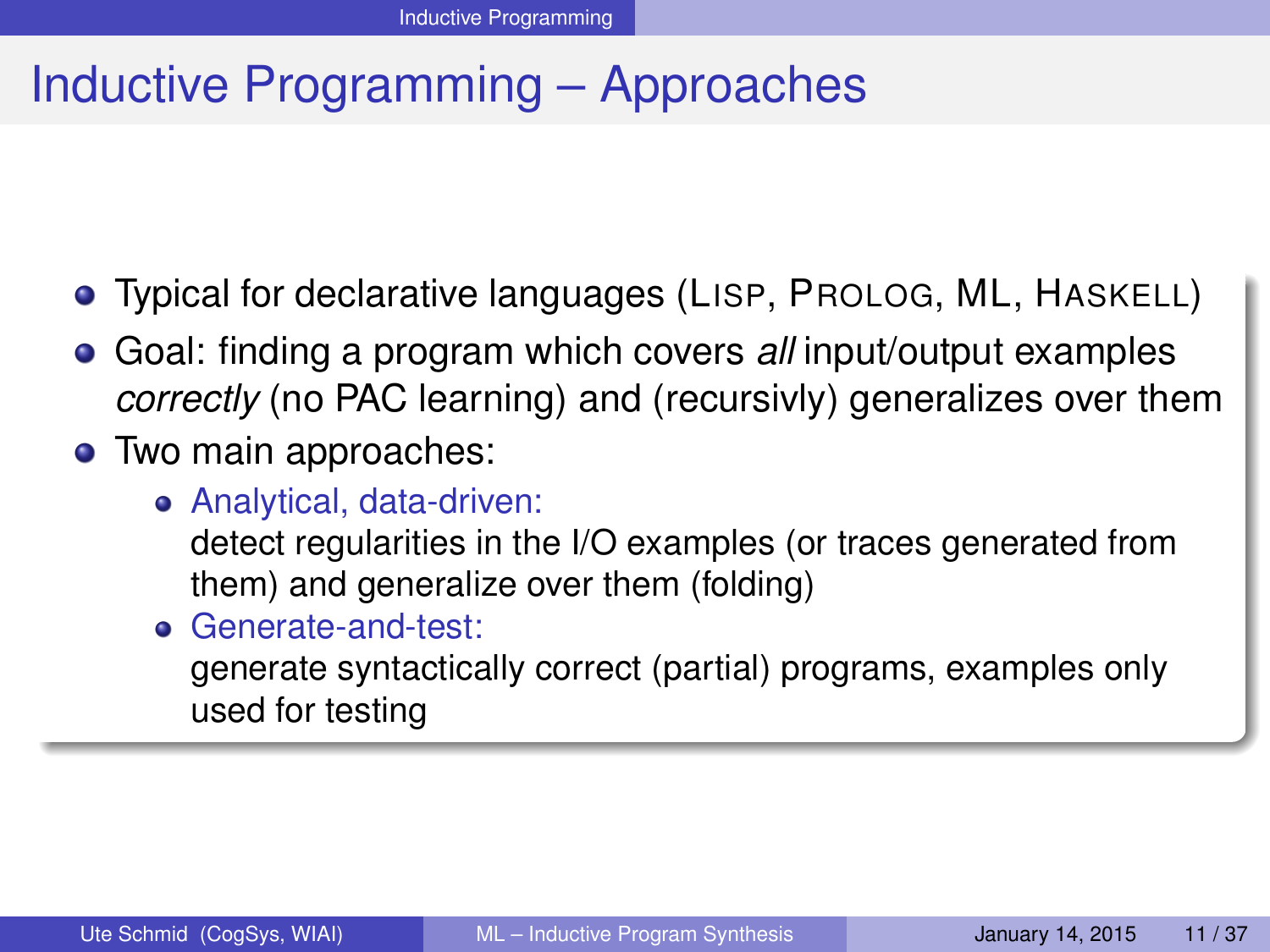# Inductive Programming – Approaches

#### Generate-and-test approaches

- ILP (90ies): FFOIL (Quinlan) (sequential covering)
- evolutionary: ADATE (Olsson)
- **enumerative: MAGICHASKELLER (Katayama)**
- also in functional/generic programming context: automated generation of instances for data types in the model-based test tool G∀st (Koopmann & Plasmeijer)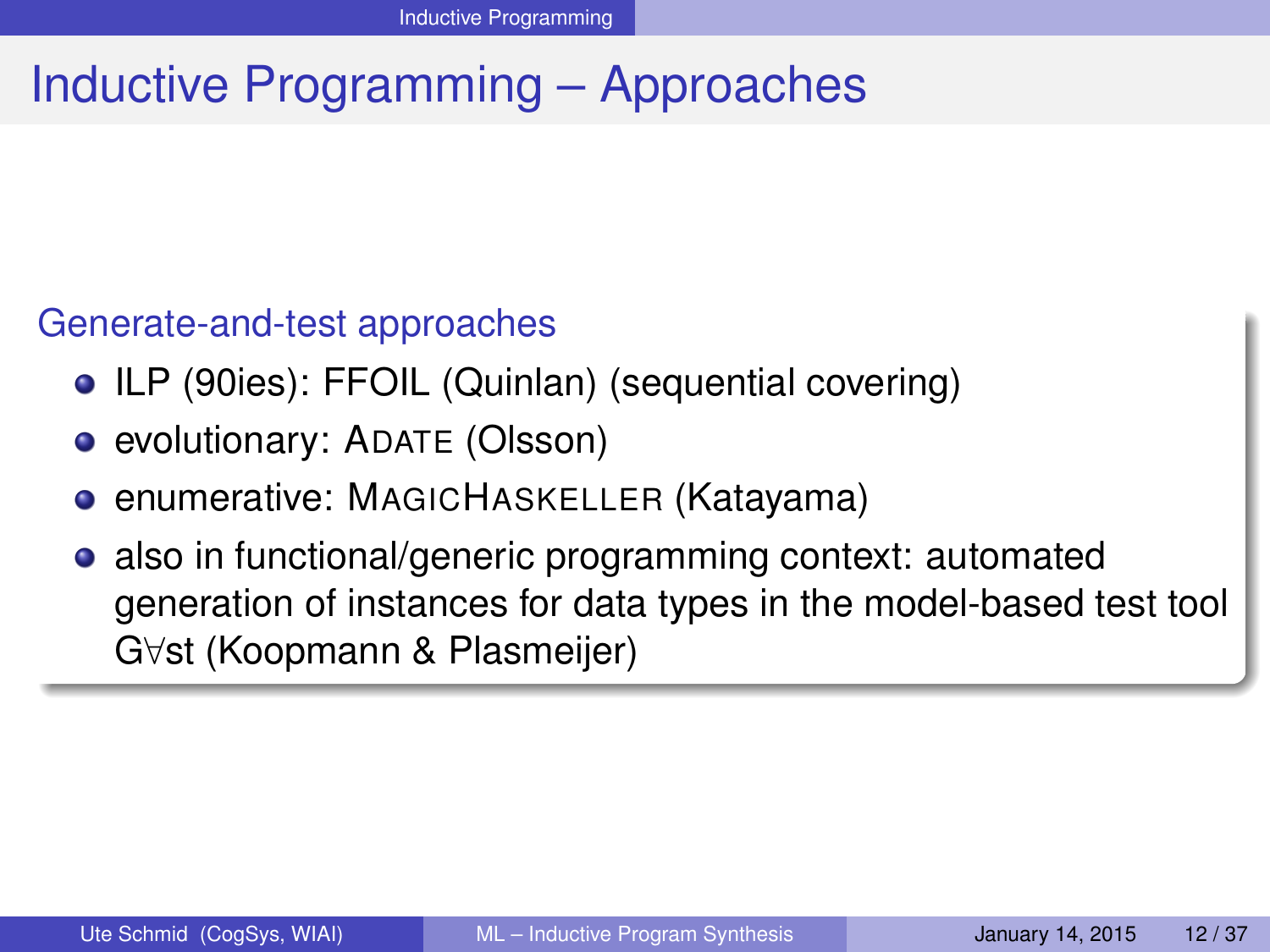# Inductive Programming – Approaches

#### Analytical Approaches

- Classical work (70ies–80ies): THESYS (Summers), Biermann, Kodratoff learn linear recursive Lisp programs from traces
- ILP (90ies):

Golem, Progol (Muggleton), Dialogs (Flener) inverse resolution, Θ-subsumption, schema-guided

• IGOR1 (Schmid, Kitzelmann; extension of THESYS) IGOR2 (Kitzelmann, Hofmann, Schmid)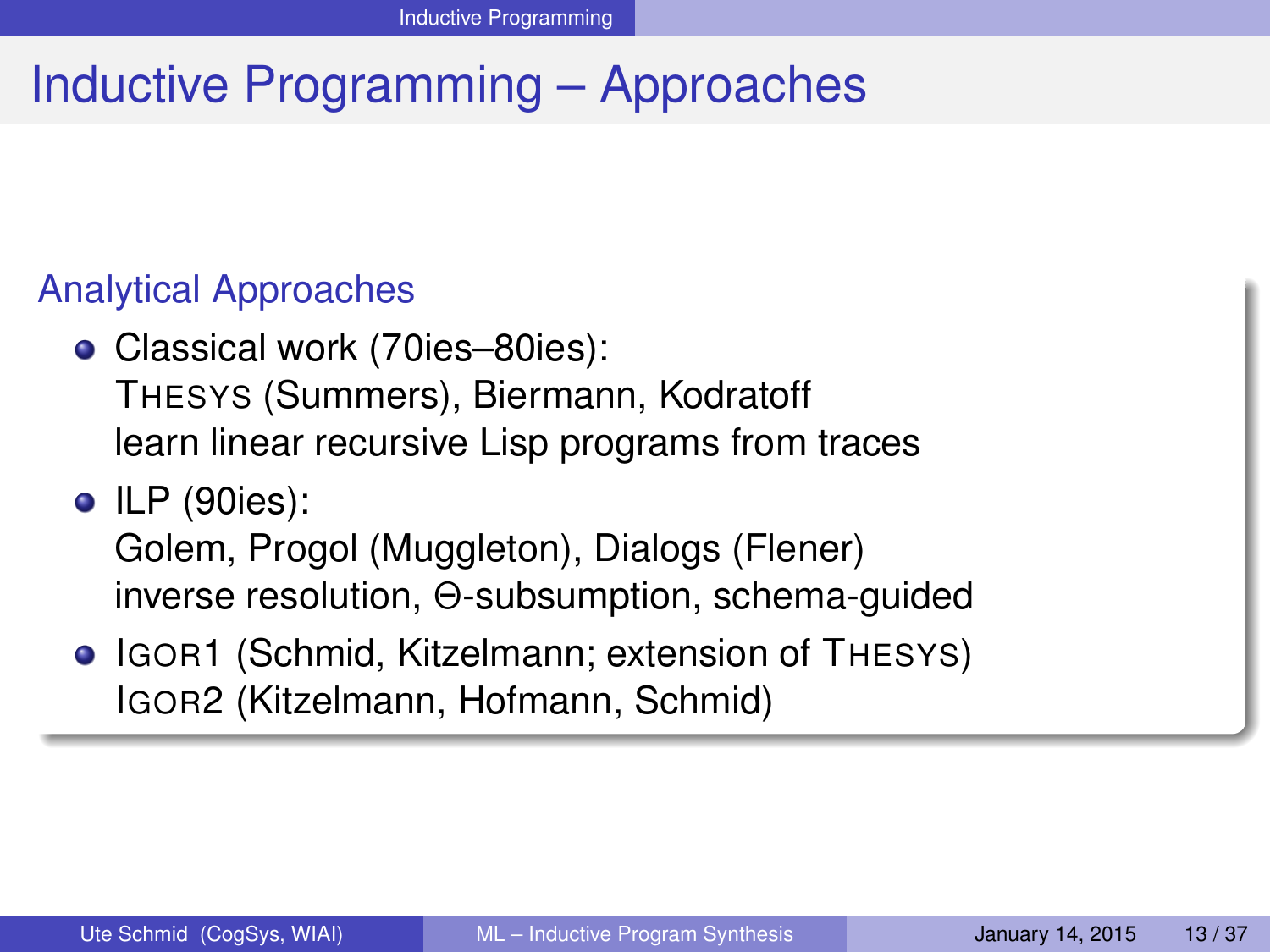## Summers' Thesys

Summers (1977), A methodology for LISP program construction from examples, Journal ACM

### Two Step Approach

- Step 1: Generate traces from I/O examples
- Step 2: Fold traces into recursion

#### Generate Traces

- Restriction of input and output to nested lists
- **Background Knowledge:** 
	- **Partial order over lists**
	- Primitives: atom, cons, car, cdr, nil
- Rewriting algorithm with unique result for each I/O pair: characterize *I* by its structure (lhs), represent *O* by expression over *I* (rhs)

 $\hookrightarrow$  restriction of synthesis to structural problems over lists (abstraction over elements of a list)<br>not possible to induce member or so. not possible to induce member or sort Ute Schmid (CogSys, WIAI) [ML – Inductive Program Synthesis](#page-0-0) January 14, 2015 14/37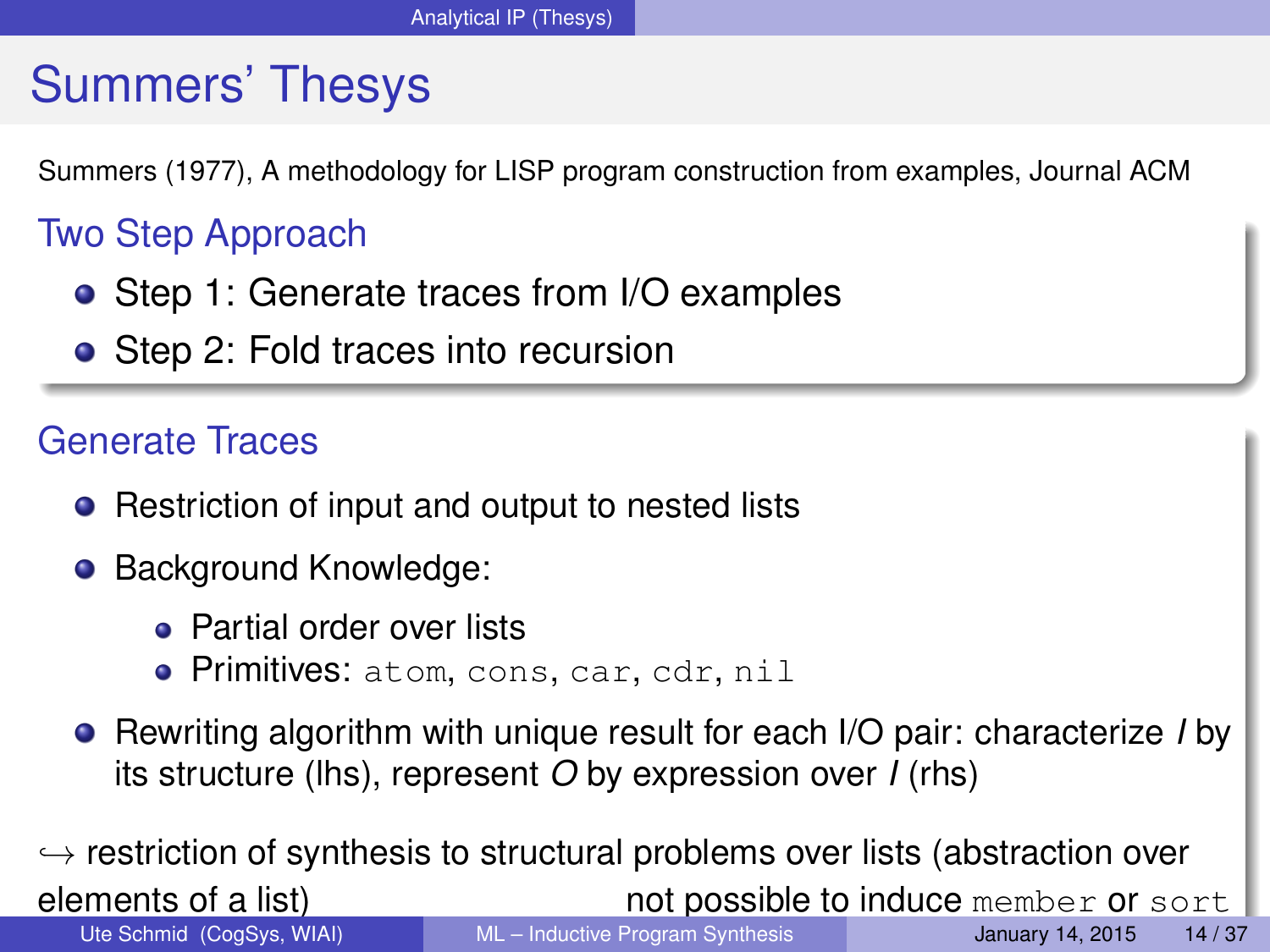### Example: Rewrite to Traces

#### I/O Examples

nil 
$$
\rightarrow
$$
 nil  
\n(A)  $\rightarrow$  ((A))  
\n(A B)  $\rightarrow$  ((A) (B))  
\n(A B C)  $\rightarrow$  ((A) (B) (C))

#### Traces

 $F_L(x) \leftarrow$  (atom(x)  $\rightarrow$  nil,  $atom(cdr(x)) \rightarrow cons(x, nil),$  $atom(cddr(x)) \rightarrow cons(cons(car(x), nil), cons(cdr(x), nil)),$  $T \rightarrow \text{cons}(\text{cons}(\text{car}(x), \text{nil}), \text{cons}(\text{cons}(\text{cadr}(x), \text{nil}),$ cons(cddr(x),nil))))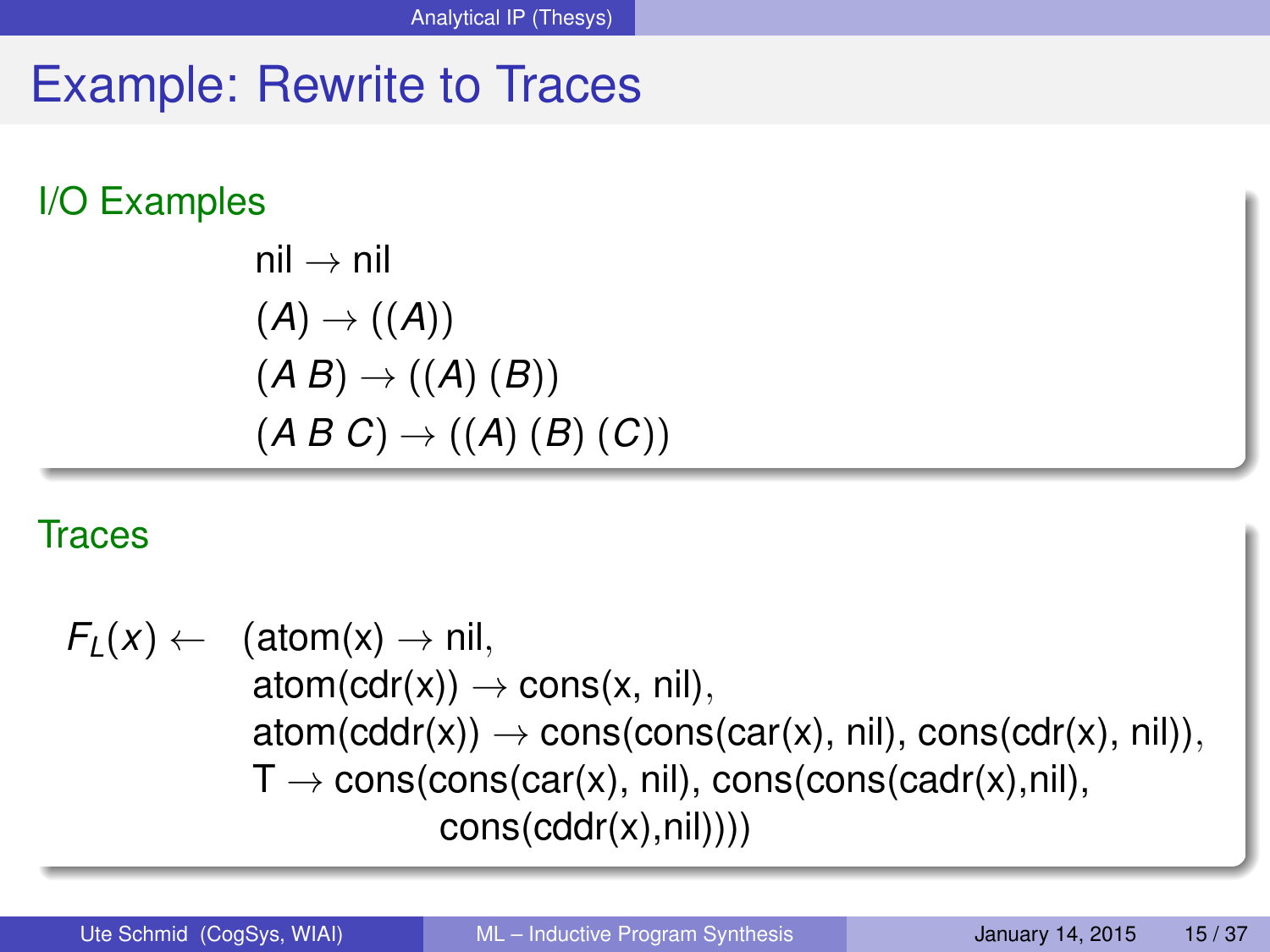# Example: Deriving Fragments

### Unique Expressions for Fragment (A B)

 $(x, (A B))$ ,  $(car[x], A)$ , (cdr[x], (B)), (cadr[x], B),  $(cddr[x], ( ))$ 

#### Combining Expressions

 $((A) (B)) = \text{cons}[(A); ((B))] = \text{cons}[\text{cons}[A], ()].\text{cons}[(B], ()$ 

#### Replacing Values by Functions

 $cons[cons(car[x]; ()];cons[cdr[x]; ()]]$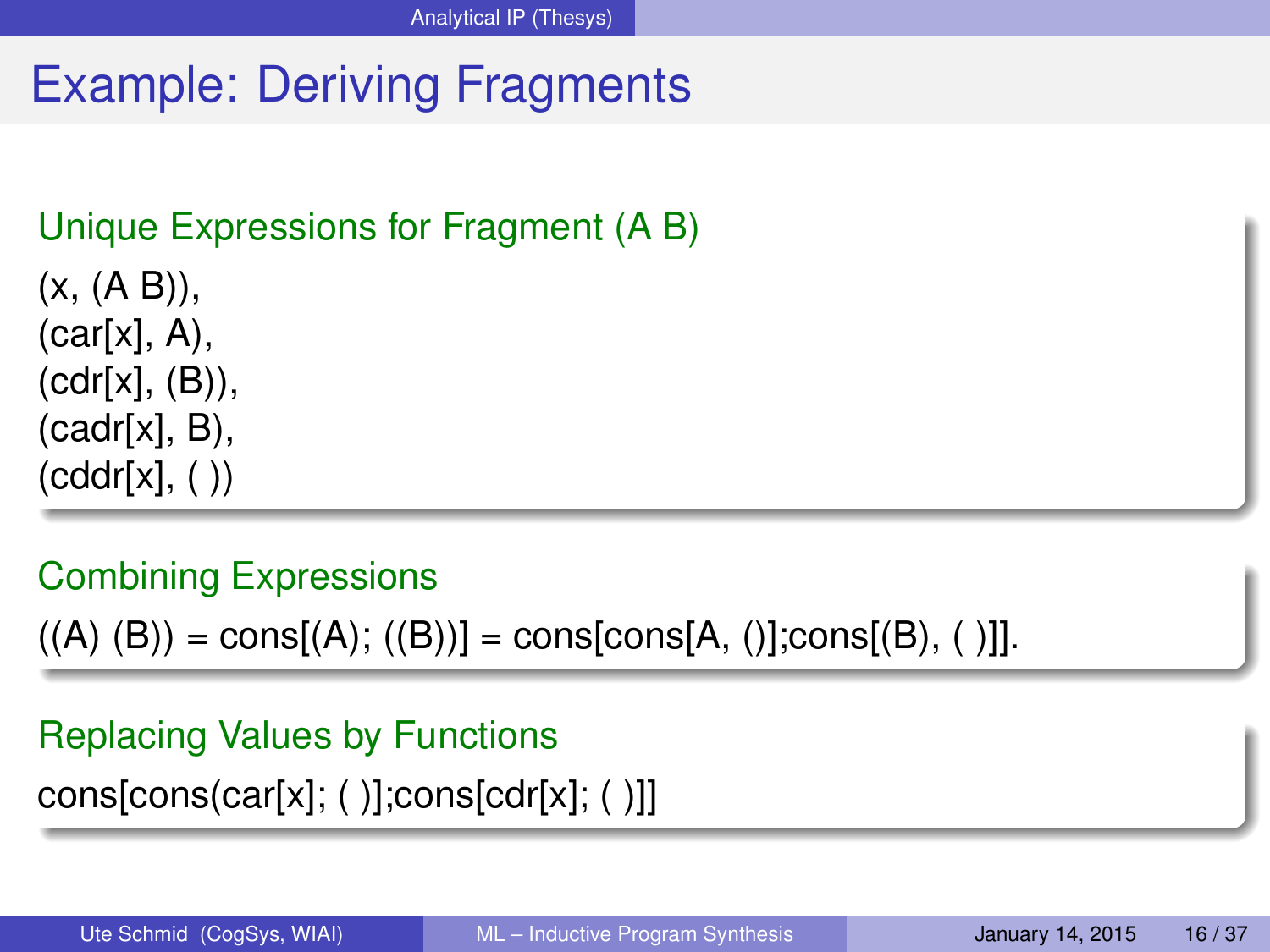### Folding of Traces

- Based on a program scheme for linear recursion (restriction bias)
- Synthesis theorem as justification
- Idea: inverse of fixpoint theorem for linear recusion
- Traces are *k*th unfolding of an unknown program following the program scheme
- Identify differences, detect recurrence

$$
F(x) \leftarrow (p_1(x) \rightarrow f_1(x),
$$
  
\n...,  
\n
$$
p_k(x) \rightarrow f_k(x),
$$
  
\n
$$
T \rightarrow C(F(b(x)), x))
$$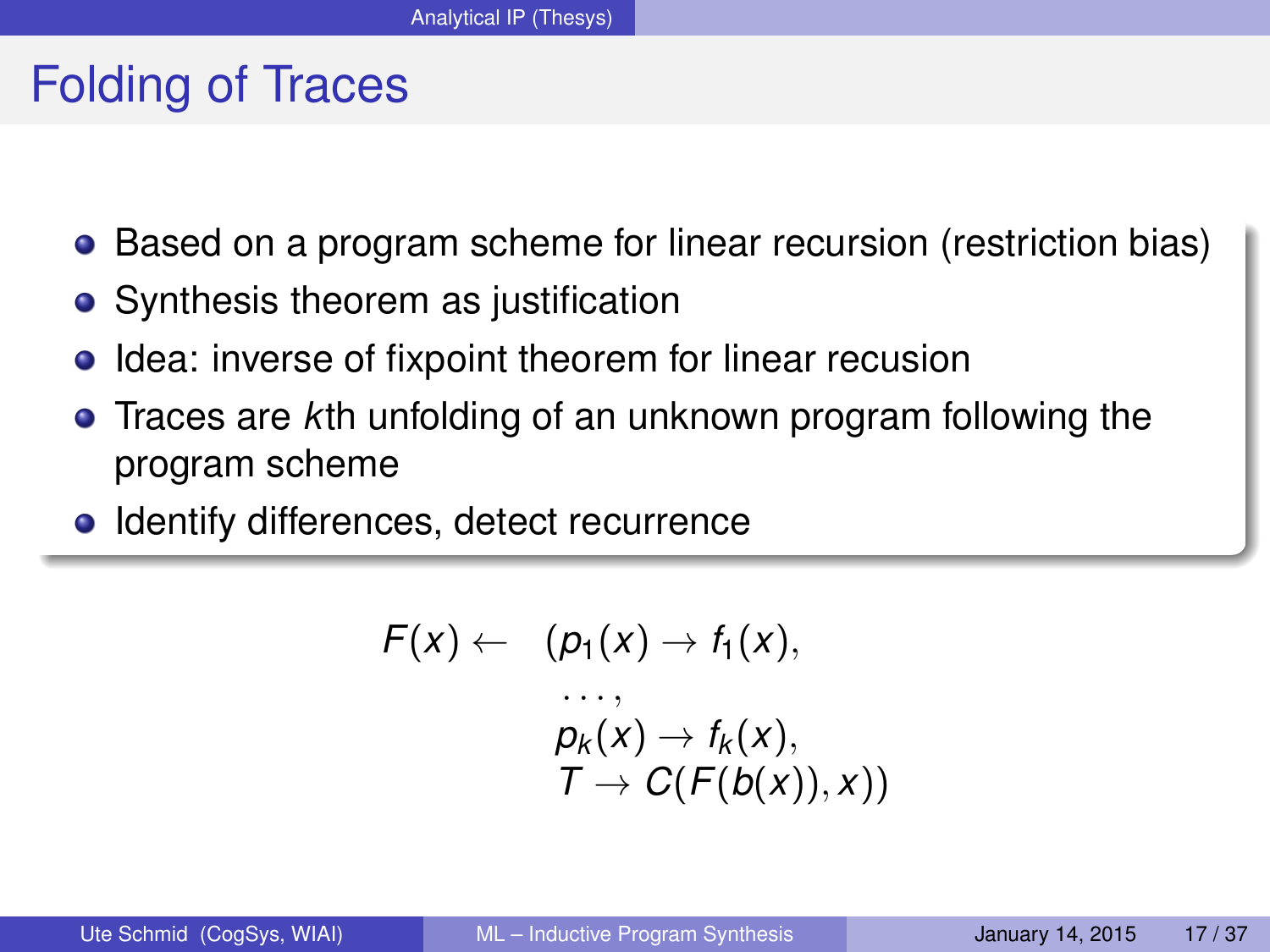### Example: Fold Traces

#### kth unfolding

$$
F_L(x) \leftarrow \begin{array}{c} (\text{atom}(x) \rightarrow \text{nil}, \\ \text{atom}(\text{cdr}(x)) \rightarrow \text{cons}(x, \text{nil}), \\ \text{atom}(\text{cddr}(x)) \rightarrow \text{cons}(\text{cons}(\text{car}(x), \text{nil}), \text{cons}(\text{cdr}(x), \text{nil})), \\ T \rightarrow \text{cons}(\text{cons}(\text{car}(x), \text{nil}), \text{cons}(\text{cons}(\text{cadr}(x), \text{nil}), \\ \text{cons}(\text{cddr}(x), \text{nil})))) \end{array}
$$

Differences:

 $p_2(x) = p_1(\text{cdr}(x))$  $p_3(x) = p_2(\text{cdr}(x))$  $p_4(x) = p_3(cdr(x))$ 

```
f_2(x) = \text{cons}(x, f_1(x))f_3(x) =cons(cons(car(x), nil), f<sub>2</sub>(cdr(x)))f_4(x) =cons(cons(car(x), nil), f_3(cdr(x)))
```
Recurrence Relations:  $p_1(x) = \text{atom}(x)$  $p_{k+1}(x) = p_k(cdr(x))$  for  $k = 1, 2, 3$ 

```
f_1(x) = \frac{ni}{i}f_2(x) = \text{cons}(x, f_1(x))f_{k+1}(x) = \text{cons}(\text{cons}(\text{car}(x), \text{nil}), f_k(\text{cdr}(x)))for k = 2, 3
```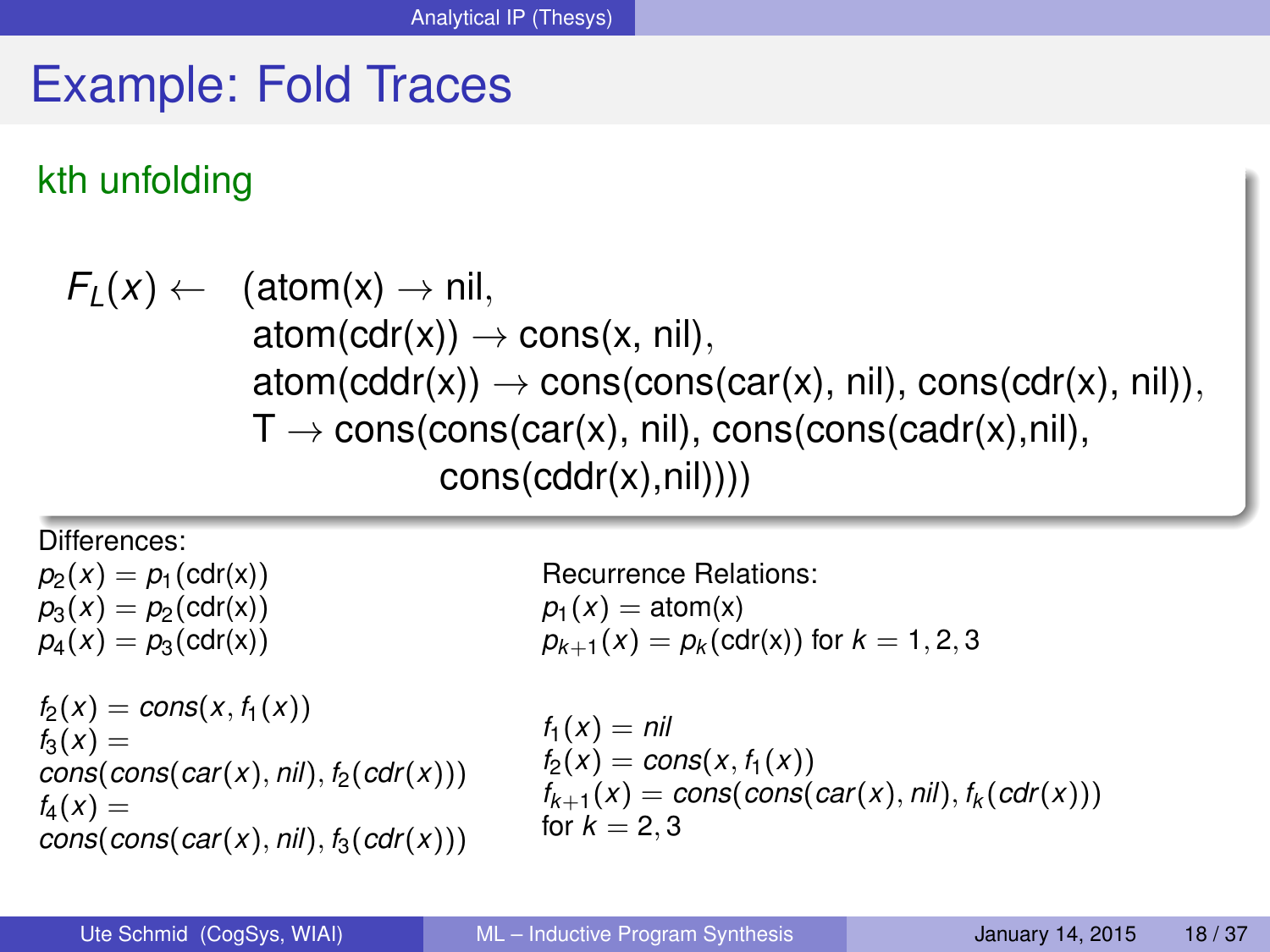# Example: Fold Traces

### kth unfolding

$$
F_L(x) \leftarrow \begin{array}{c} (\text{atom}(x) \rightarrow \text{nil}, \\ \text{atom}(cdr(x)) \rightarrow \text{cons}(x, \text{nil}), \\ \text{atom}(cdr(x)) \rightarrow \text{cons}(\text{cons}(car(x), \text{nil}), \text{cons}(cdr(x), \text{nil})), \\ T \rightarrow \text{cons}(\text{cons}(car(x), \text{nil}), \text{cons}(\text{cons}(cadr(x), \text{nil}), \\ \text{cons}(cddr(x), \text{nil})))) \end{array}
$$

#### Folded Program

$$
\begin{array}{ll}\text{unpack}(x) \leftarrow & \text{(atom}(x) \rightarrow \text{nil},\\ & T \rightarrow u(x))\\ u(x) \leftarrow & \text{(atom(cdr(x))} \rightarrow \text{cons}(x, \text{nil}),\\ & T \rightarrow \text{cons}(\text{cons}(\text{car}(x), \text{nil}), u(\text{cdr}(x))))\end{array}
$$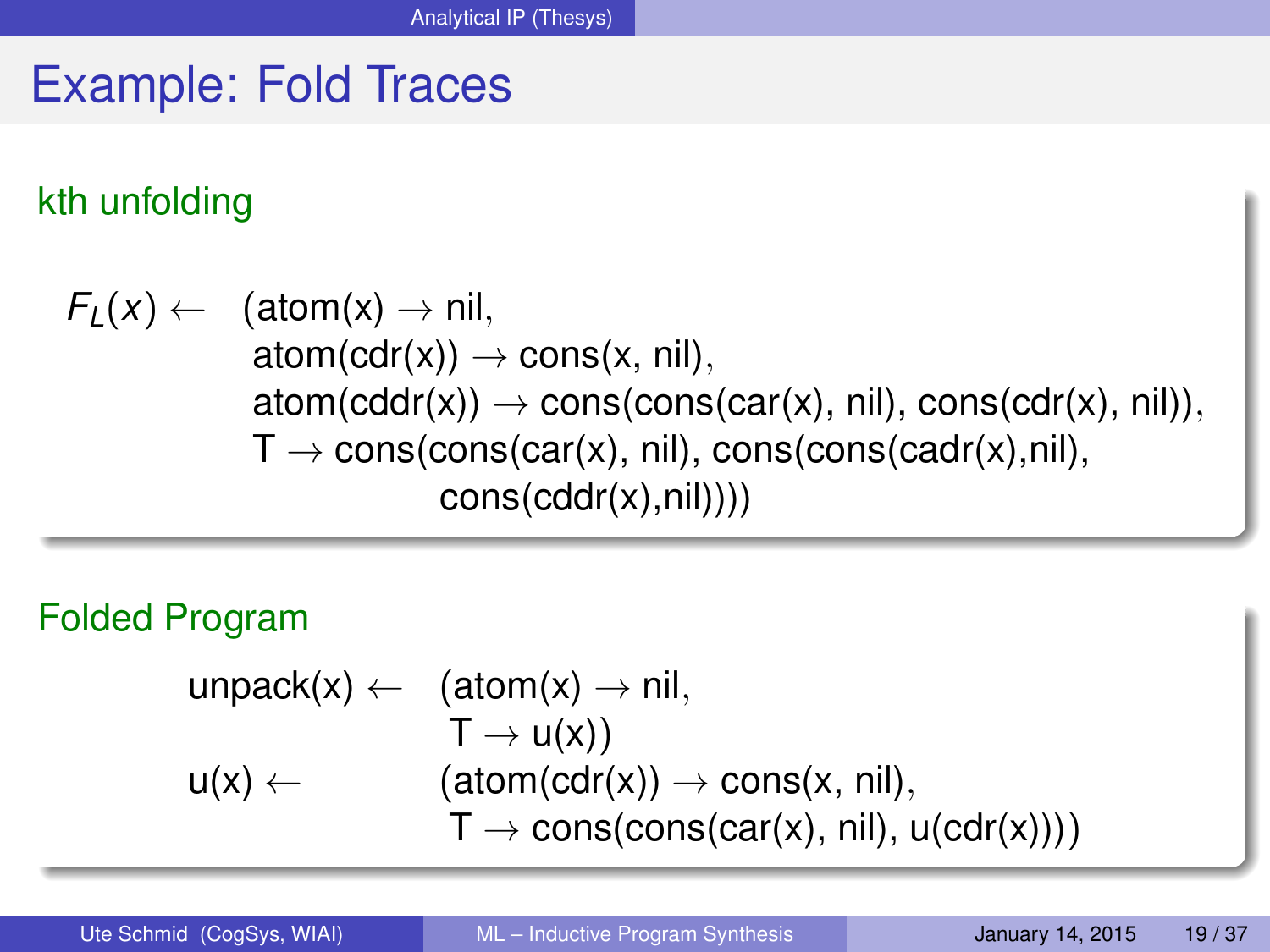## Summers' Synthesis Theorem

• Based on fixpoint theory of functional program language semantics.

(Kleene sequence of function approximations: a partial order can be defined over the approximations, there exists a supremum, i.e. least fixpoint)

**•** Idea: If we assume that a given trace is the *k*-th unfolding of an unknown linear recursive function, than there must be regular differences which constitute the stepwise unfoldings and in consequence, the trace can be generalized (folded) into a recursive function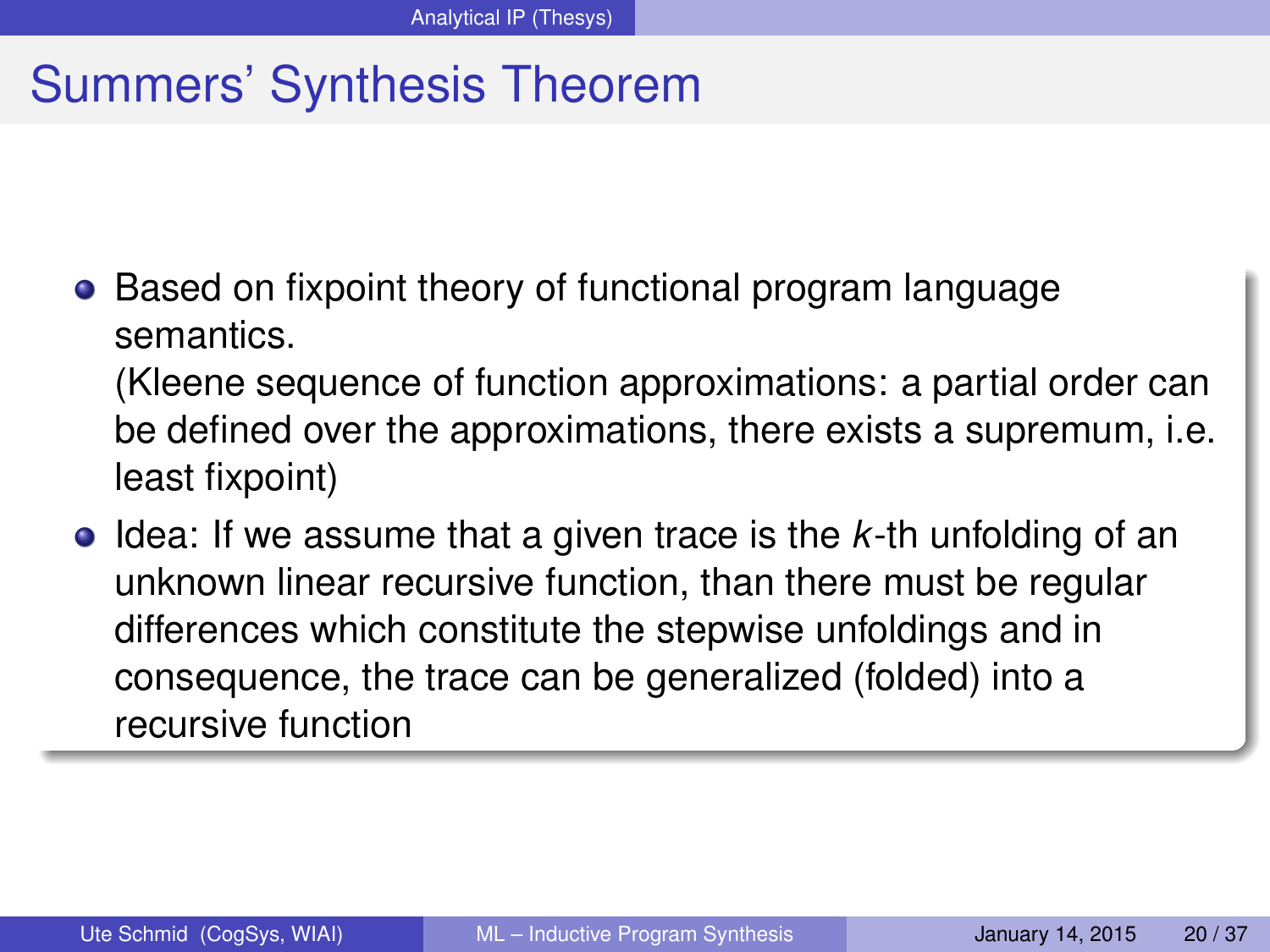## Illustration of Kleene Sequence

Defined for no input Defined for empty list

$$
\textit{U}^0 \leftarrow \Omega
$$

$$
U^1 \leftarrow \quad (\text{atom}(x) \rightarrow \text{nil}, \\ T \rightarrow \Omega)
$$

Defined for empty list and lists with one element

$$
U^2 \leftarrow \begin{array}{l} (\text{atom}(x) \rightarrow \text{nil}, \\ \text{atom}(\text{cdr}(x)) \rightarrow \text{cons}(x, \text{nil}), \\ T \rightarrow \Omega) \end{array}
$$

Defined for lists up to *n* elements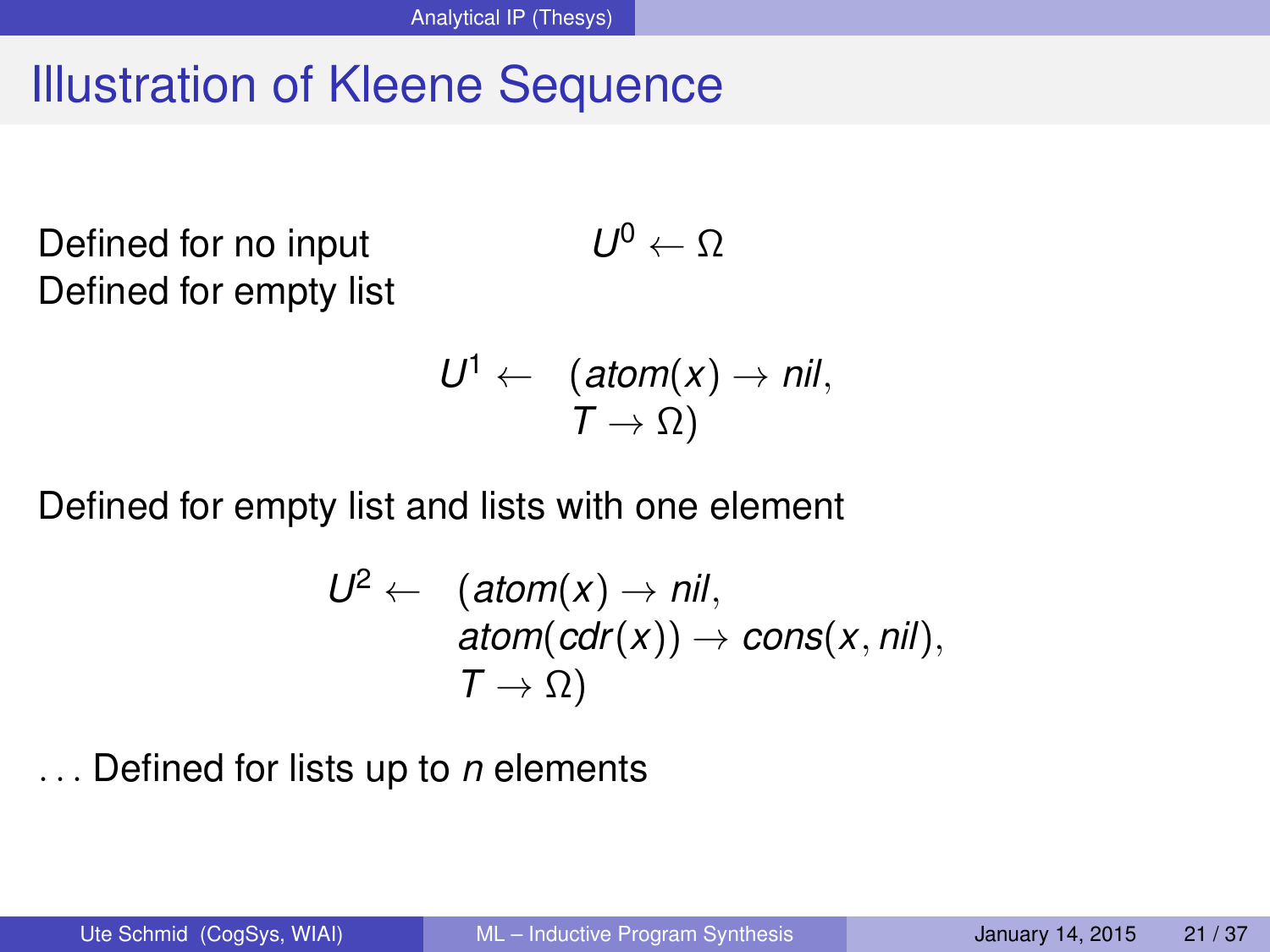## The IP System IGOR2

#### Inductive

- induces programs from I/O examples
- **inspired by Summers' THESYS system**
- successor of IGOR1 (Schmid, 2001)

### Analytical

- **o** data-driven
- **•** finds recursive generalization by analyzing I/O examples
- integrates best first search

#### Functional

- learns functional programs
- **•** first prototype in MAUDE by Emanuel Kitzelmann
- in HASKELL and extended (general *fold*) by M. Hofmann

Ute Schmid (CogSys, WIAI) [ML – Inductive Program Synthesis](#page-0-0) January 14, 2015 22/37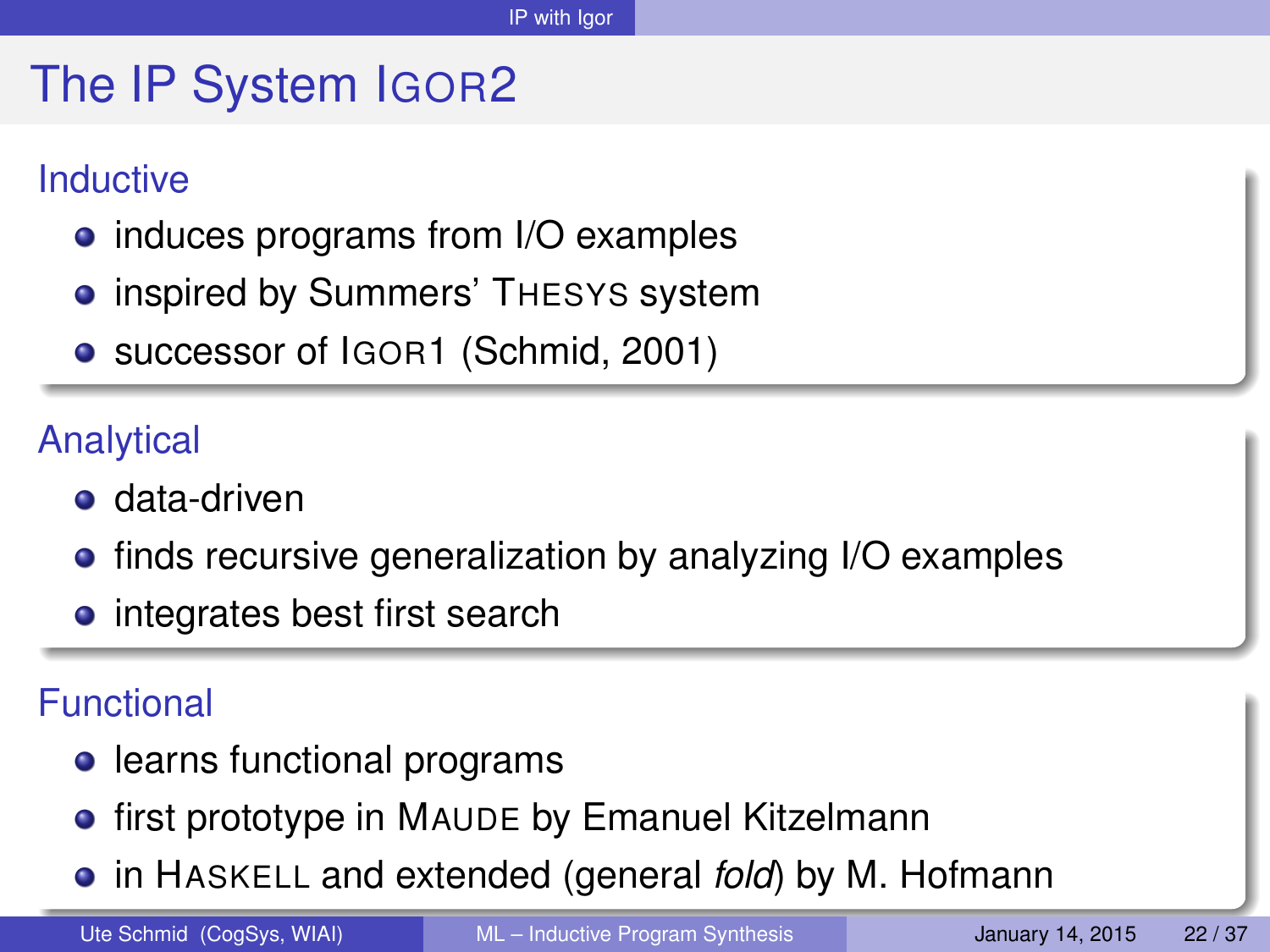### Example

#### reverse

#### I/O Example

reverse  $[] = []$  reverse  $[a,b] = [b,a]$ reverse  $[a] = [a]$  reverse  $[a,b,c] = [c,b,a]$ 

#### Generalized Program

```
reverse [] = []
reverse (x:xs) = last(x:xs): reverse(init (x:xs))
```
#### Automatically induced functions (*renamed* from *f*1, *f*2)

```
last [x] = x init [a] = []last (x:xs) = last xs init (x:xs) = x:(init xs)
```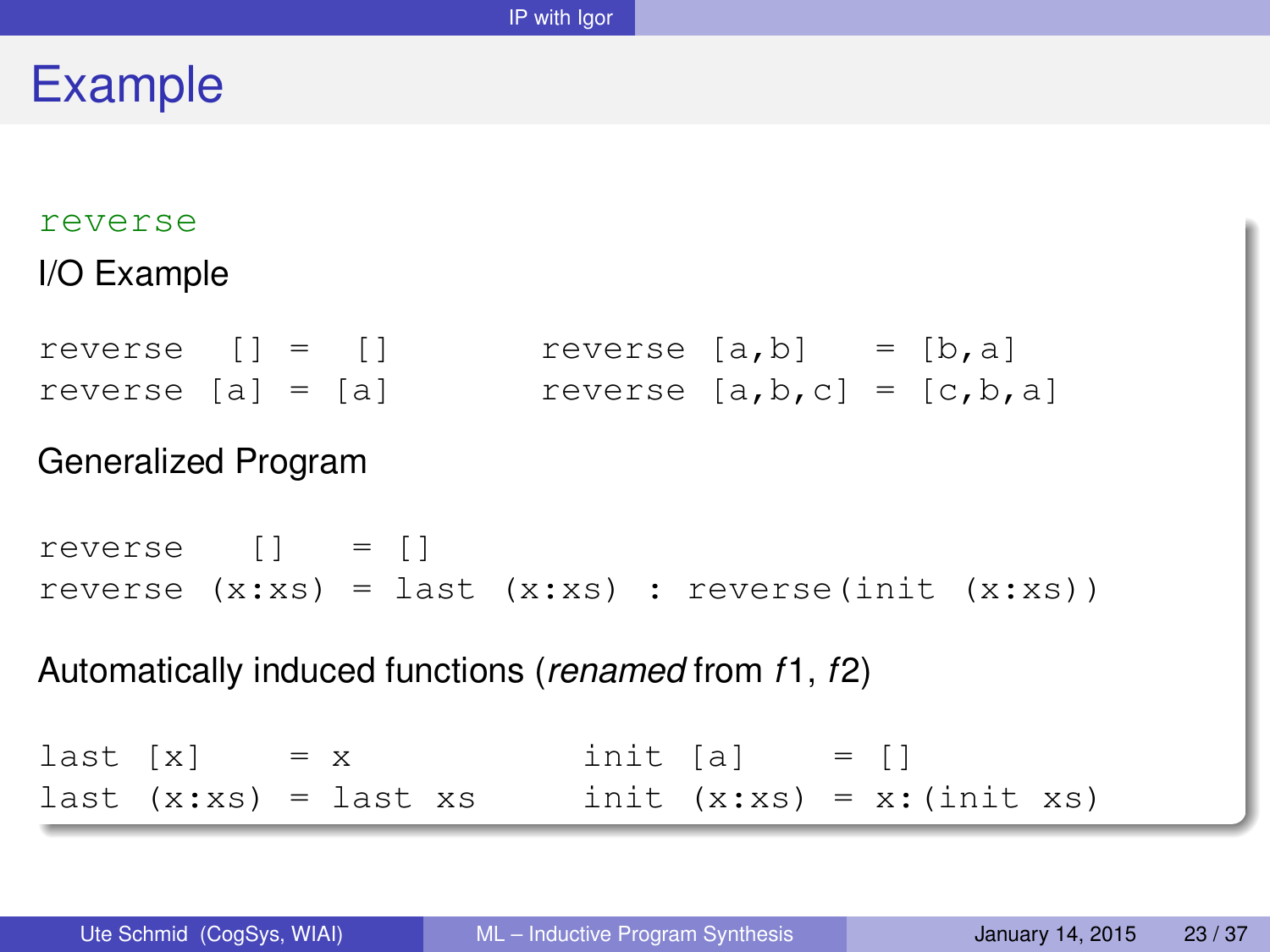### Input

#### Data-type Definitions

data  $[a] = [] | a:[a]$ 

| <b>Target Function</b> |                                     |         |
|------------------------|-------------------------------------|---------|
|                        | reverse :: $[a] \rightarrow [a]$    |         |
| reverse                | $\begin{bmatrix} 1 \end{bmatrix}$ = | $\perp$ |
| reverse                | $[a] =$                             | [a]     |
| reverse                | $[a, b] =$                          | [b, a]  |
|                        | reverse $[a, b, c] = [c, b, a]$     |         |

#### Background Knowledge

|      |             | snoc :: [a] $\rightarrow$ a $\rightarrow$ [a] |  |
|------|-------------|-----------------------------------------------|--|
| snoc | $ x  =$     | $\vert x \vert$                               |  |
| snoc | $ X $ $V =$ | [x, y]                                        |  |
|      |             | snoc $[x, y]$ z = $[x, y, z]$                 |  |

- Input must be the first *k* I/O examples (wrt to input data type)
- Background knowledge is *optional*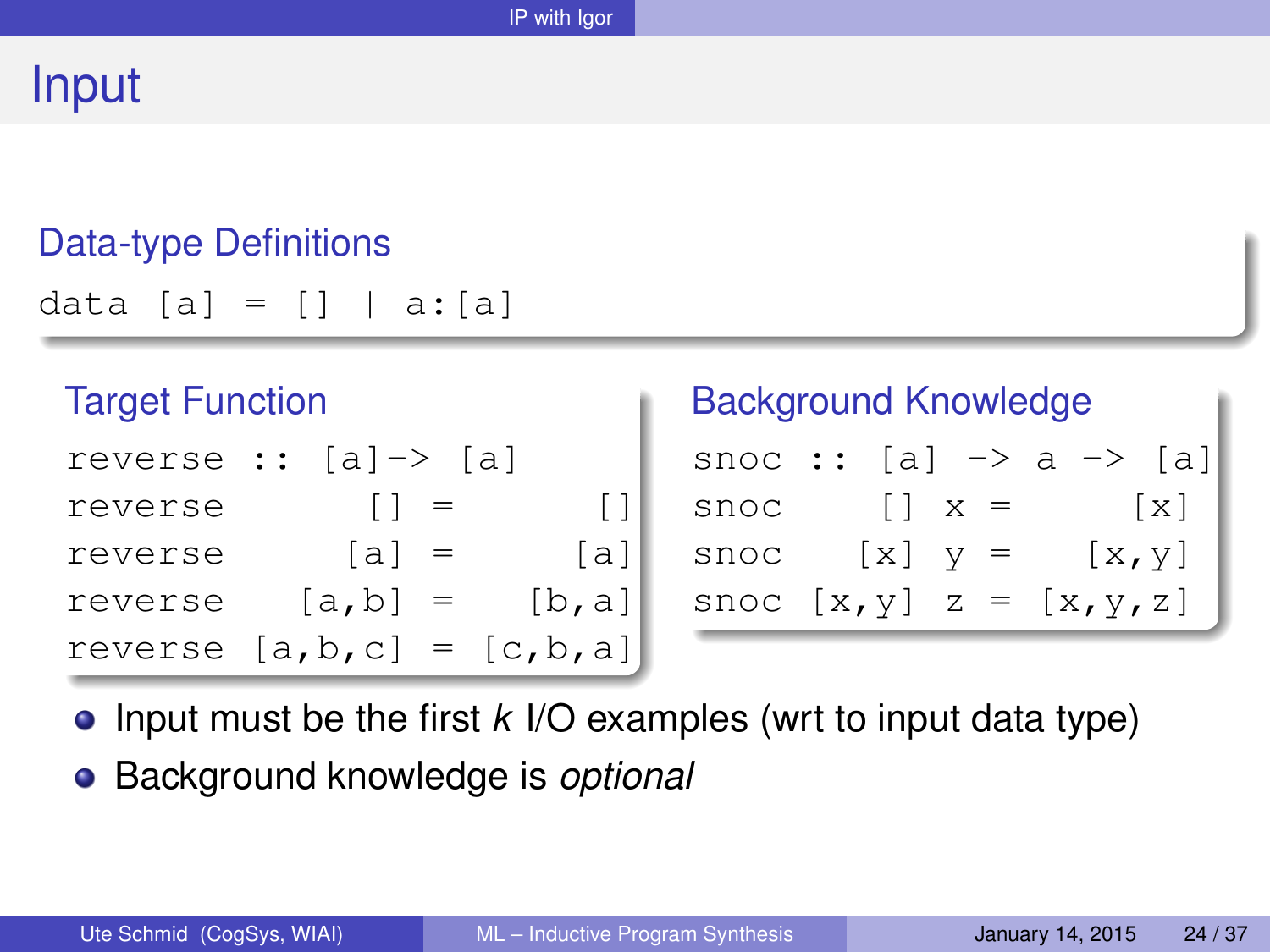### **Output**

Set of (recursive) equations which cover the examples

#### reverse Solution

```
reverse [] = []
reverse (x;xs) = snoc (reverse xs) x
```
#### Restriction Bias

- **Subset of HASKELL OF MAUDE**
- Case distinction by *pattern matching*
- Syntactical restriction: patterns are not allowed to unify

### Preference Bias

• Minimal number of case distinctions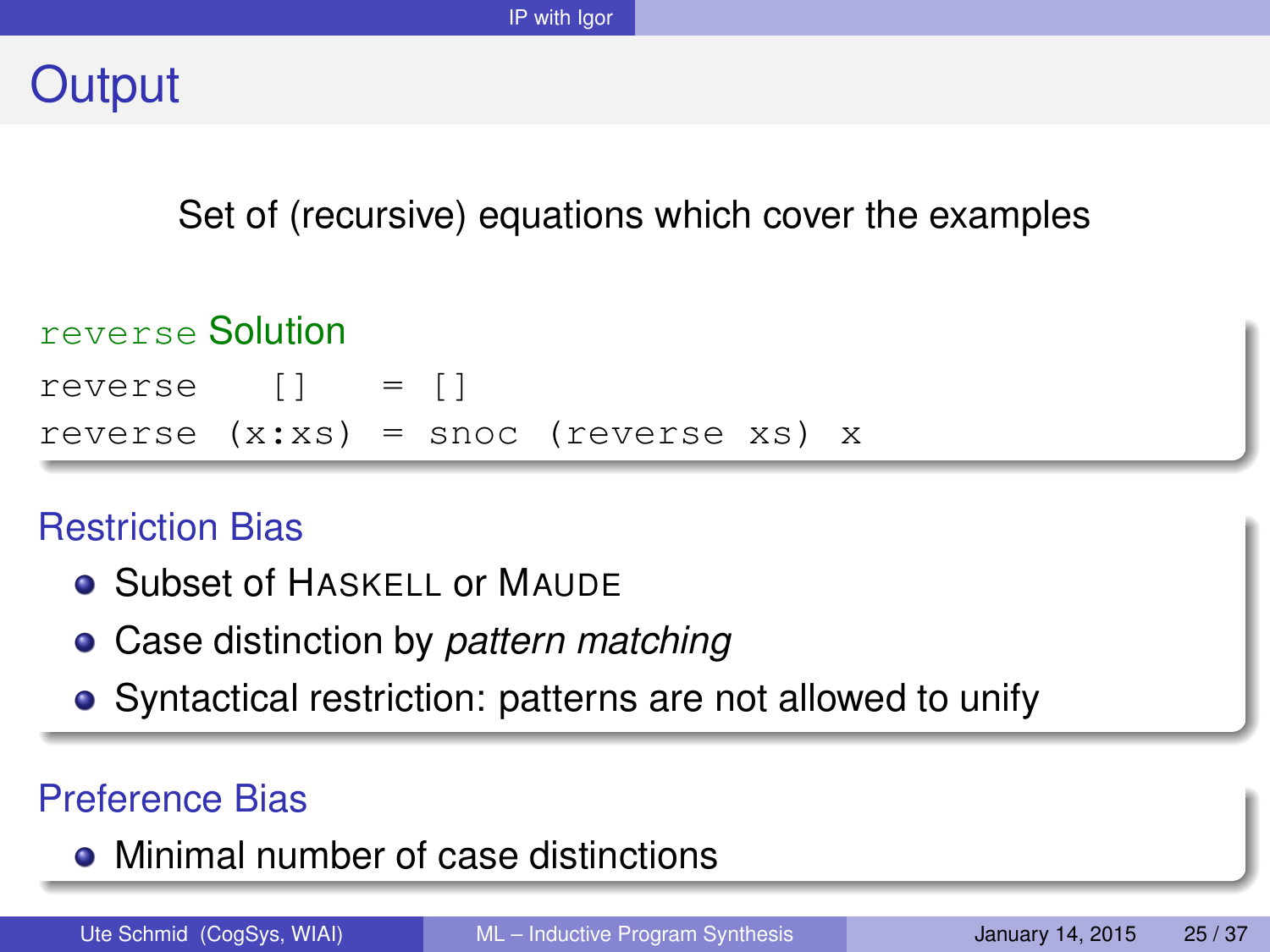### Basic Idea

- Search a rule which explains/covers a (sub-) set of examples
- Initial hypothesis is a single rule which is the least general generalization (anti-unification) over all examples

#### Example Equations

| reverse [a]             |  | $=$ [a] |
|-------------------------|--|---------|
| reverse $[a,b] = [b,a]$ |  |         |

#### Initial Hypothesis

reverse  $(x:xs) = (y:ys)$ 

#### Hypothesis contains *unbound* variables in the body!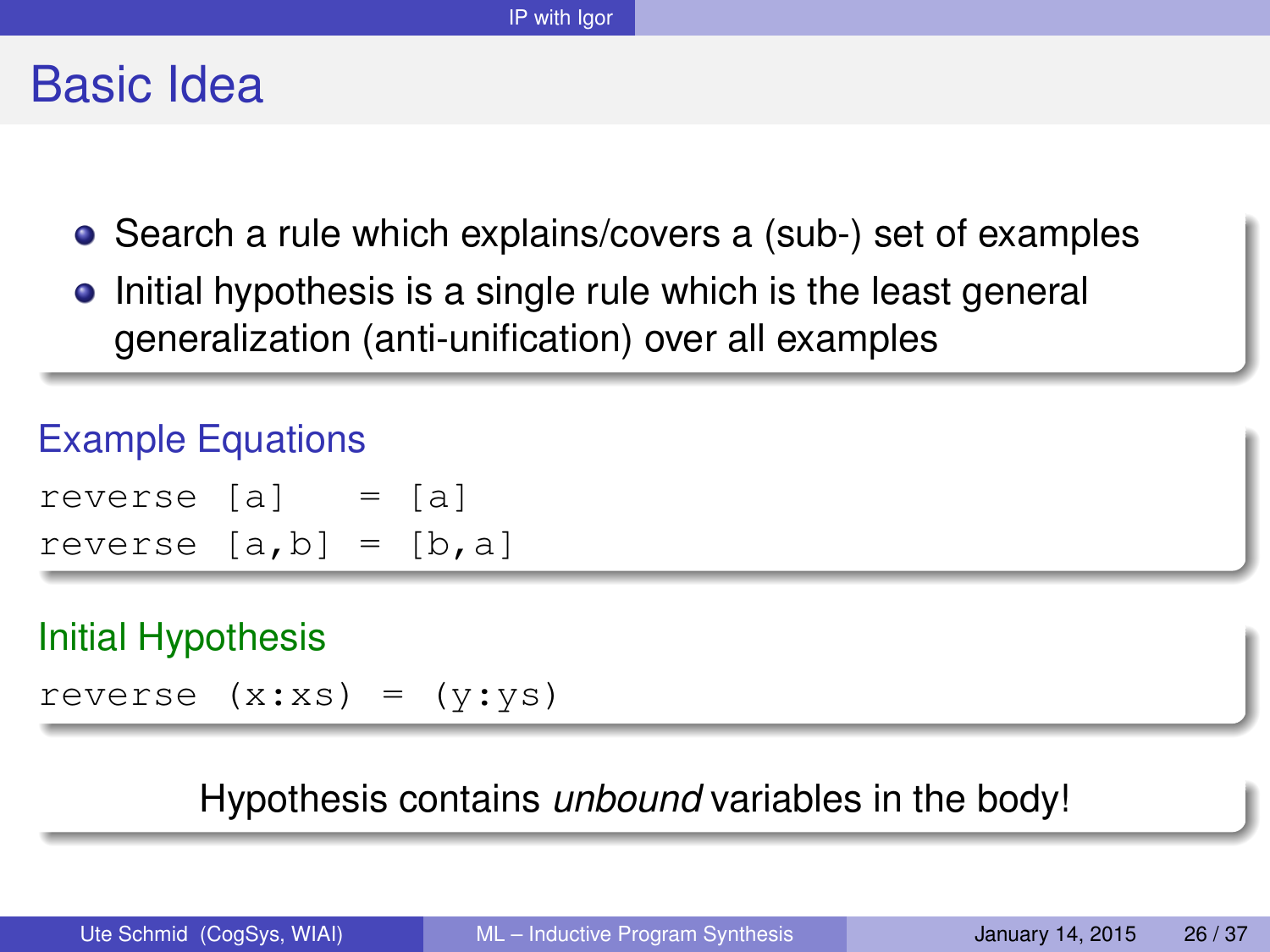### Basic Idea cont.

Initial Hypothesis reverse  $(x:xs) = (y:ys)$ 

Unbound variables are cue for induction.

Three Induction Operators (to apply simultaneously)

- **1** Partitioning of examples  $\rightsquigarrow$  *Sets* of equations divided by case distinction
- <sup>2</sup> Replace right-hand side by **program call** (recursive or background)
- **3** Replace sub-terms with unbound variables by to be induced **sub-functions**

Kitzelmann & Schmid, JMLR, 7, 2006; Kitzelmann, LOPSTR, 2008; Kitzelmann doctoral thesis 2010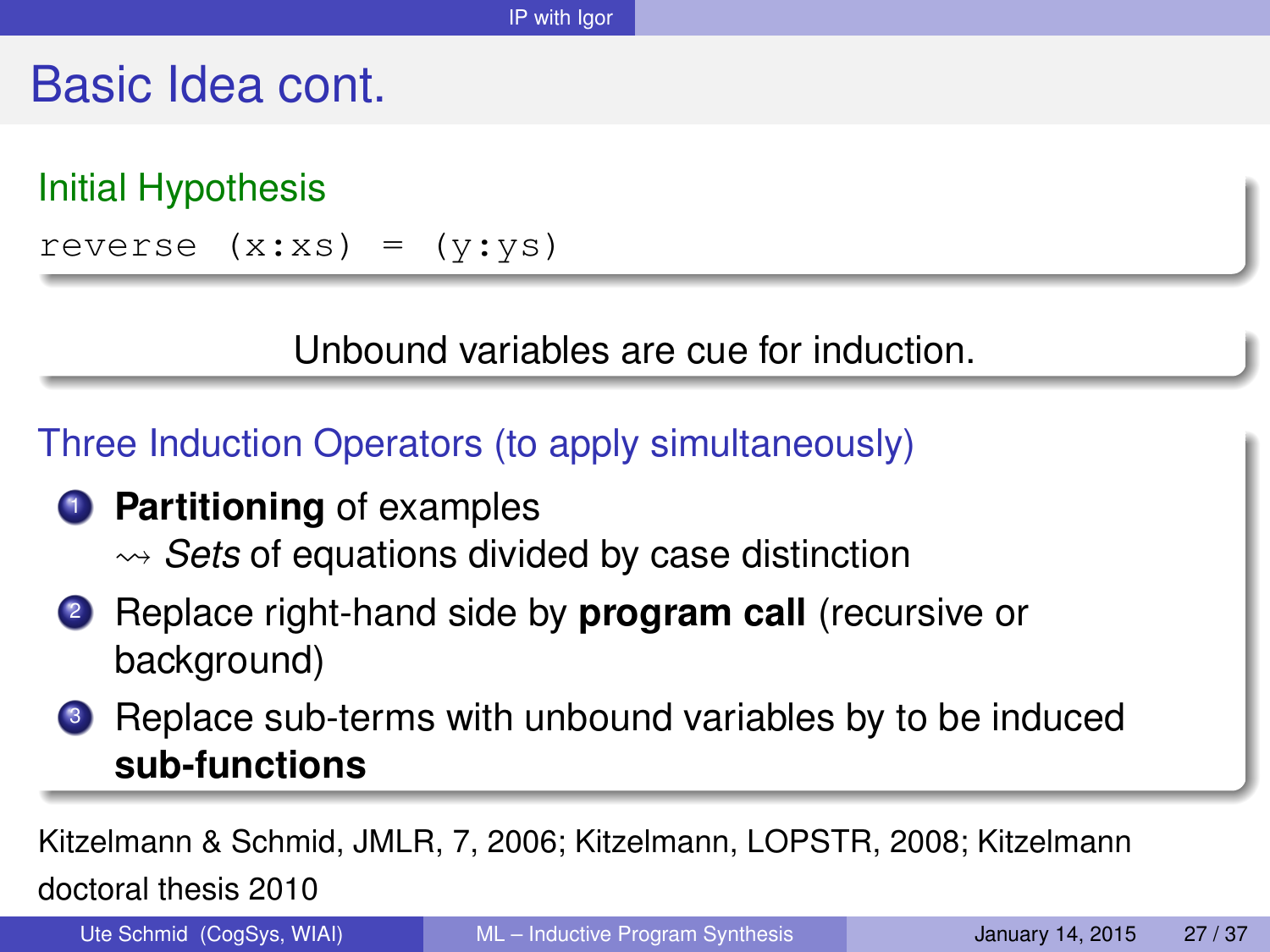## Some Empirical Results (Hofmann et al. AGI'09)

|                           | isort         | reverse | weave                            | shiftr                                             | mult/add       | allodds          |
|---------------------------|---------------|---------|----------------------------------|----------------------------------------------------|----------------|------------------|
| <b>ADATE</b>              | 70.0          | 78.0    | 80.0                             | 18.81                                              |                | 214.87           |
| <b>FLIP</b>               | $\times$      |         | $134.24^{\perp}$                 | $448.55^{\pm}$                                     | $\times$       | $\times$         |
| <b>FFOIL</b>              | $\times$      |         | $0.4^{\perp}$                    | $< 0.1^{\perp}$                                    | $8.1\perp$     | $0.1^{\perp}$    |
| <b>GOLEM</b>              | 0.714         |         | $0.66\perp$                      | 0.298                                              |                | $0.016^{\perp}$  |
| <b>IGOR II</b>            | 0.105         | 0.103   | 0.200                            | 0.127                                              | $\odot$        | $\odot$          |
| MAGH.                     | 0.01          | 0.08    | $\odot$                          | 157.32                                             |                | $\times$         |
|                           | lasts         | last    | member                           | odd/even                                           | multlast       |                  |
| <b>ADATE</b>              | 822.0         | 0.2     | 2.0                              |                                                    | 4.3            |                  |
| <b>FLIP</b>               | $\times$      | 0.020   | 17.868                           | 0.130                                              | $448.90^{\pm}$ |                  |
| <b>FFOIL</b>              | $0.7^{\perp}$ | 0.1     | $0.1^{\perp}$                    | $< 0.1^{\perp}$                                    | < 0.1          |                  |
| <b>GOLEM</b>              | 1.062         | < 0.001 | 0.033                            |                                                    | < 0.001        |                  |
| <b>IGOR II</b>            | 5.695         | 0.007   | 0.152                            | 0.019                                              | 0.023          |                  |
| MAGH.                     | 19.43         | 0.01    | $\odot$                          |                                                    | 0.30           |                  |
|                           |               |         |                                  | not tested $\times$ stack overflow $\odot$ timeout | $\perp$ wrong  |                  |
| Ute Schmid (CogSys, WIAI) |               |         | ML - Inductive Program Synthesis |                                                    |                | January 14, 2015 |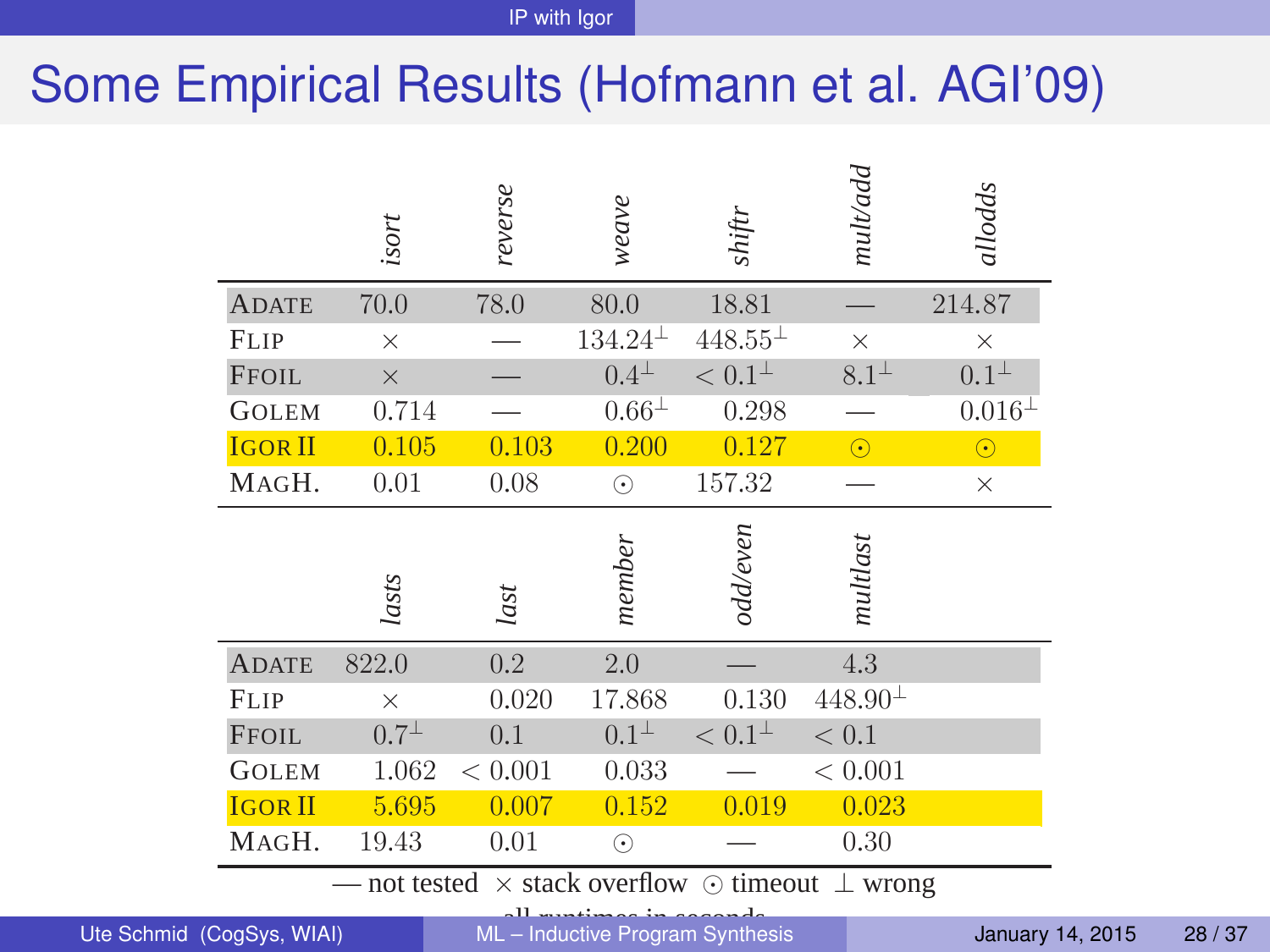# Application of IGOR2 to Cognitive Problems

(Schmid & Kitzelmann, CSR, 2011)

#### Problem Solving

- Clearblock (4 examples, 0.036 sec)
- Rocket (3 examples, 0.012 sec)
- **Tower of Hanoi (3 examples, 0.076 sec)**
- Car Park (4 examples, 0.024 sec)
- Blocks-world Tower (9 examples, 1.2 sec)

#### Recursive Concepts

Ancestor (9 examples, 10.1 sec)

#### Syntactic Rules

Phrase structure grammar (3 examples, 0.072 sec)

 $S \rightarrow NP VP$  NP  $\rightarrow$  d n VP  $\rightarrow$  v NP | v S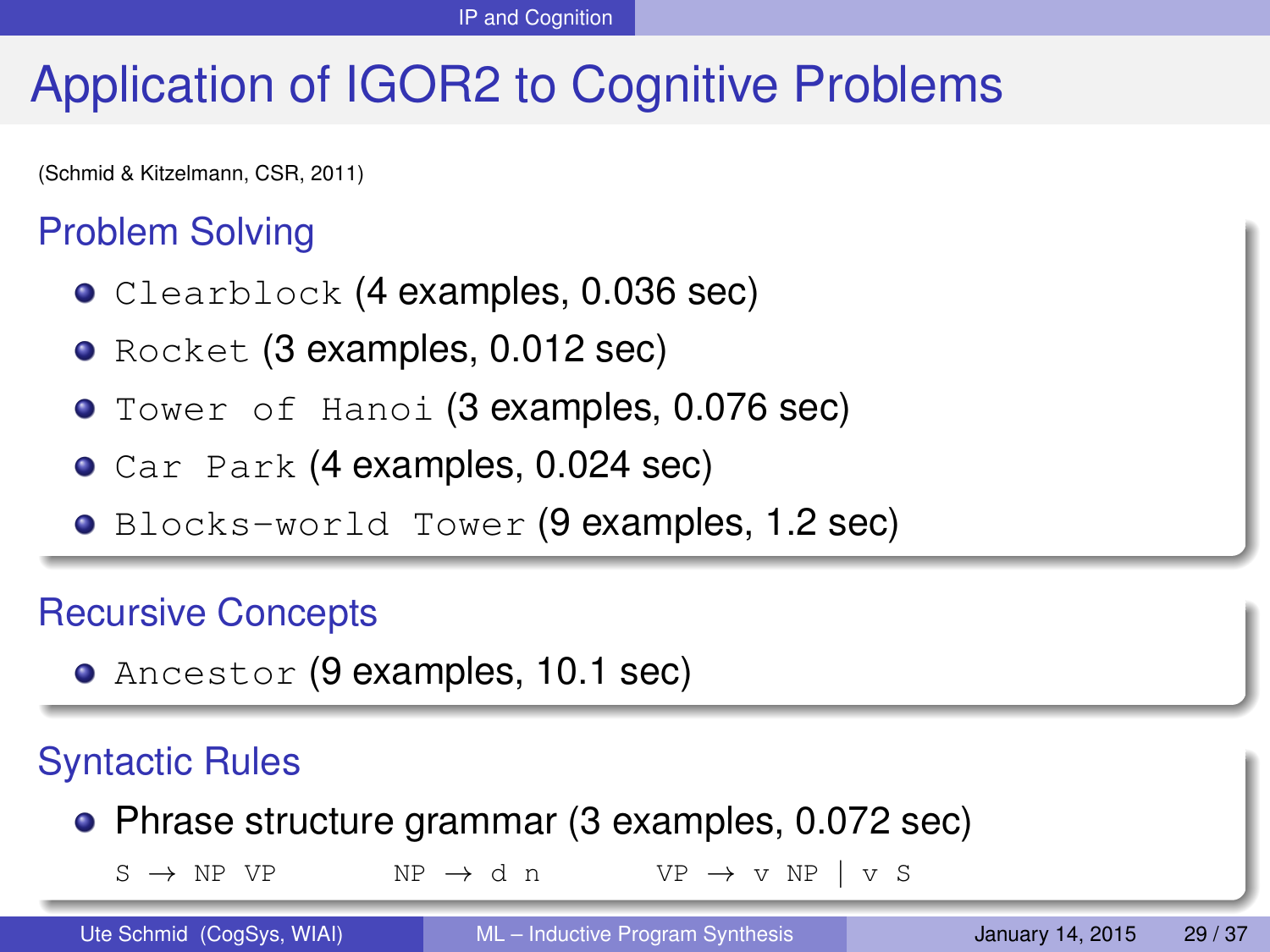### Learning Tower of Hanoi

#### **Input to** IGOR2

```
eq Hanoi(0, Src, Aux, Dst, S) =
 move(0, Src, Dst, S) .
eq Hanoi(s 0, Src, Aux, Dst, S) =
 move(0, Aux, Dst,
   move(s 0, Src, Dst,
     move(0, Src, Aux, S))) .
eq Hanoi(s s 0, Src, Aux, Dst, S) =
 move(0, Src, Dst,
   move(s 0, Aux, Dst,
     move(0, Aux, Src,
        move(s s 0, Src, Dst,
          move(0, Dst, Aux,
            move(s 0, Src, Aux,
              move(0, Src, Dst, S))))))) .
```
#### **Induced Tower of Hanoi Rules (3 examples, 0.076 sec)**

```
Hanoi(0, Src, Aux, Dst, S) = move(0, Src, Dst, S)
Hanoi(s D, Src, Aux, Dst, S) =
 Hanoi(D, Aux, Src, Dst,
   move(s D, Src, Dst,
     Hanoi(D, Src, Dst, Aux, S)))
```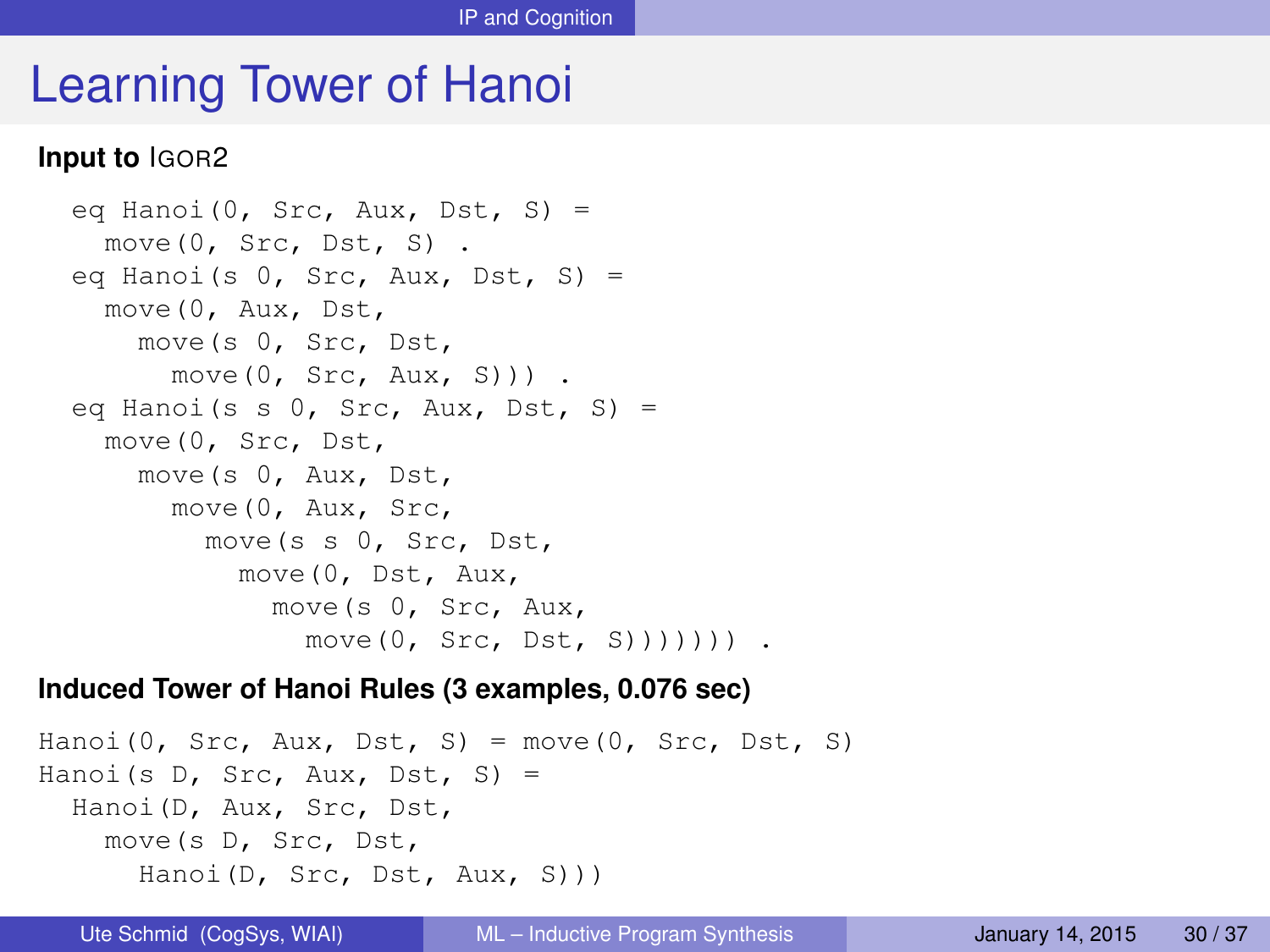# Applying IGOR2 to Number Series Induction

- IGOR2 is designed as IP system
- Generalization over traces/streams of observations to productive rules
- Learning from few, small examples, generalization to *n*
- IGOR2 as a "cognitive rule acquisition device" (ct. Chomsky's LAD)?
- Detterman challenge 2011: An AI system should be able to solve a variety of different problems without being engineered to each special application
- IGOR2 can solve different cognitive problems "from the shelf"!
- Further example: IQ test problems number series (J. Hofmann, Kitzelmann, Schmid, KI'14)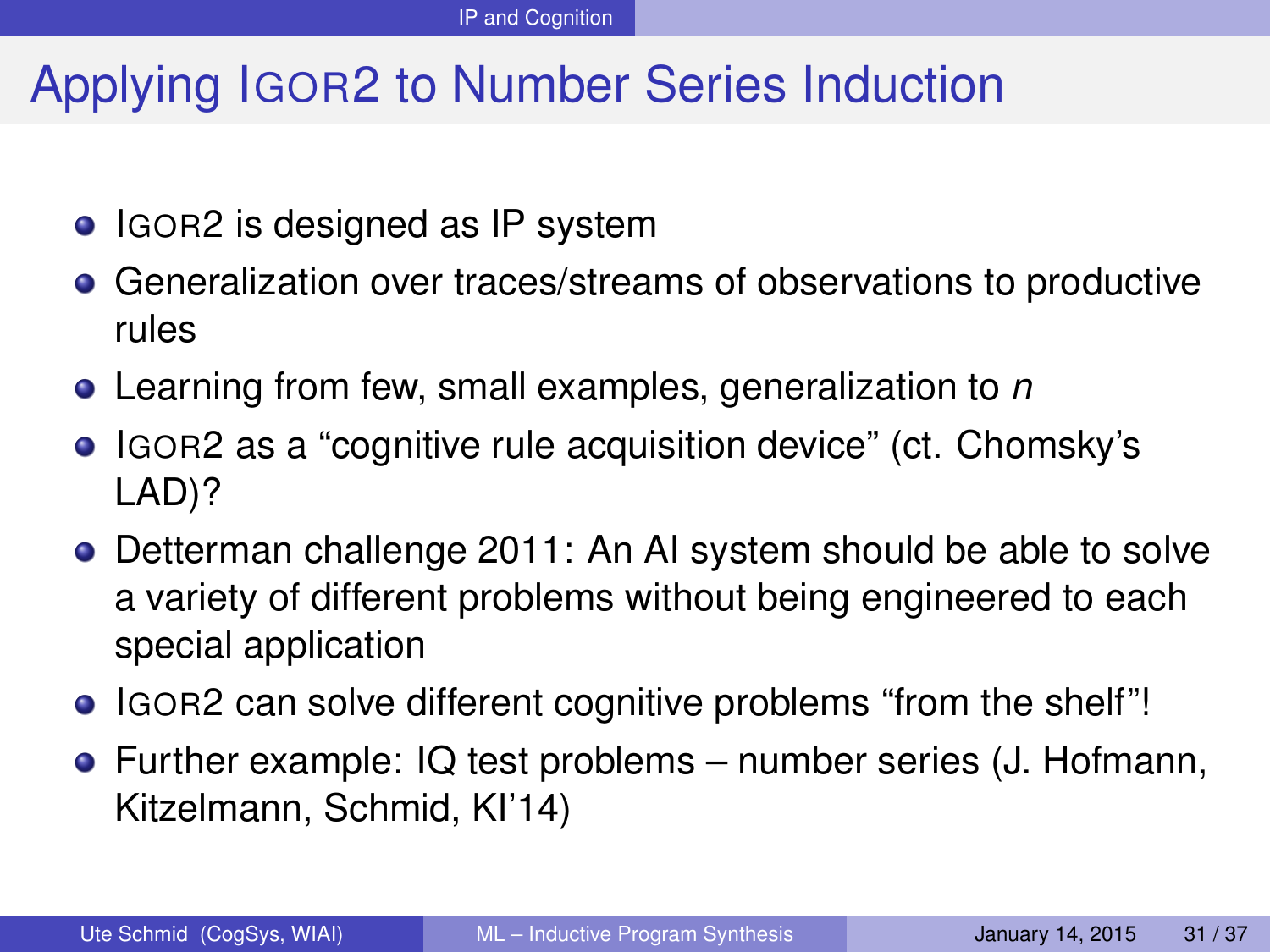# Applicability of IGOR2 to number series problems

Crucial: How to represent number series problems as input for IGOR2

#### (1) Input List – Output Successor Value

eq Plustwo( $(s \ 0)$  nil) =  $s^3$  0 eq Plustwo(( $s^3$  0) (s 0) nil) =  $s^5$  0 eq Plustwo((s^5 0) (s^3 0) (s 0) nil) = s^7 0

#### (2) Input Position – Output List

```
eq Plustwo(s 0) = (s 0) nil
eq Plustwo(s^2 0) = (s^3 0)(s 0) nil
eq Plustwo(s^3 0) = (s^5 0)(s^3 0)(s 0) nil
eq Plustwo(s<sup>\wedge4 0) = (s\wedge7 0)(s\wedge5 0)(s\wedge3 0)(s 0) nil</sup>
```
#### (3) Input Position – Output Value

```
eq Plustwo(s 0) = s 0
eq Plustwo(s s 0) = s s s 0
eq Plustwo(s s s 0) = s s s s s 0
eq Plustwo (s s s 0) = s s s s s s s 0
```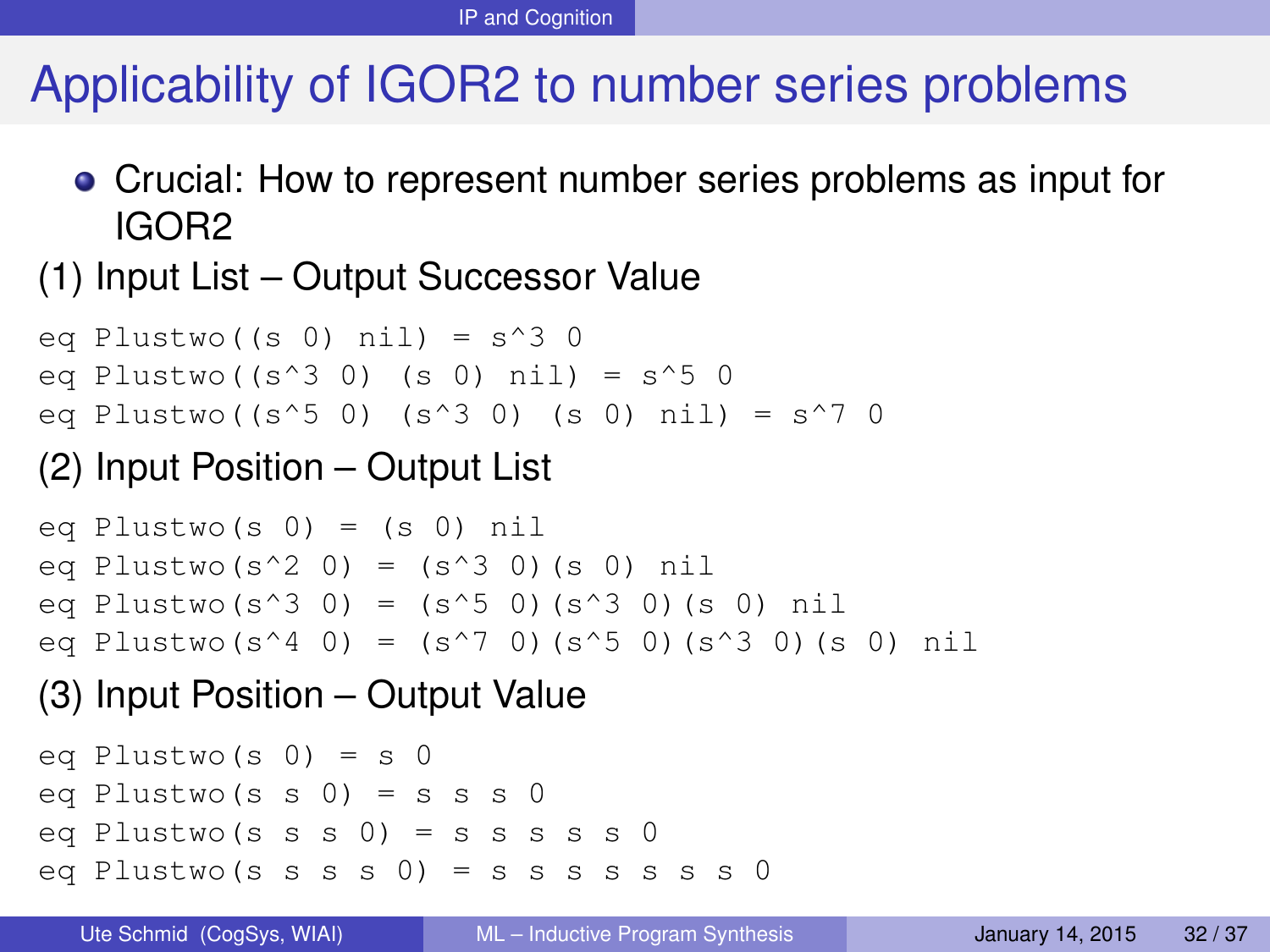### Series examples

| 1 2 3 12 13 14 23             | $f(n-3) + 11$          | $+$ , 1, small, large, linear, $n-3$ , const             |
|-------------------------------|------------------------|----------------------------------------------------------|
| 12358                         | $f(n-1) + f(n-2)$      | +, 1, small, small, comp, $n - 1/n - 2$ , const          |
| 6 7 8 18 21 24 54             | $f(n-3) \times 3$      | $\times$ , 1, small, small, linear, $n-3$ , const        |
| 3 4 12 48 576                 | $f(n-1) \times f(n-2)$ | $\times$ , 1, small, sm/lrg, comp, $n - 1/n - 2$ , const |
| 5 10 30 120 600               | $f(n-1)\times n$       | $\times$ , 1, large, large, linear, $n-1$ , pos          |
| 15 15 16 15 15 16 15 $f(n-3)$ |                        | $=$ , 1, large, large, linear, $n-3$ , const             |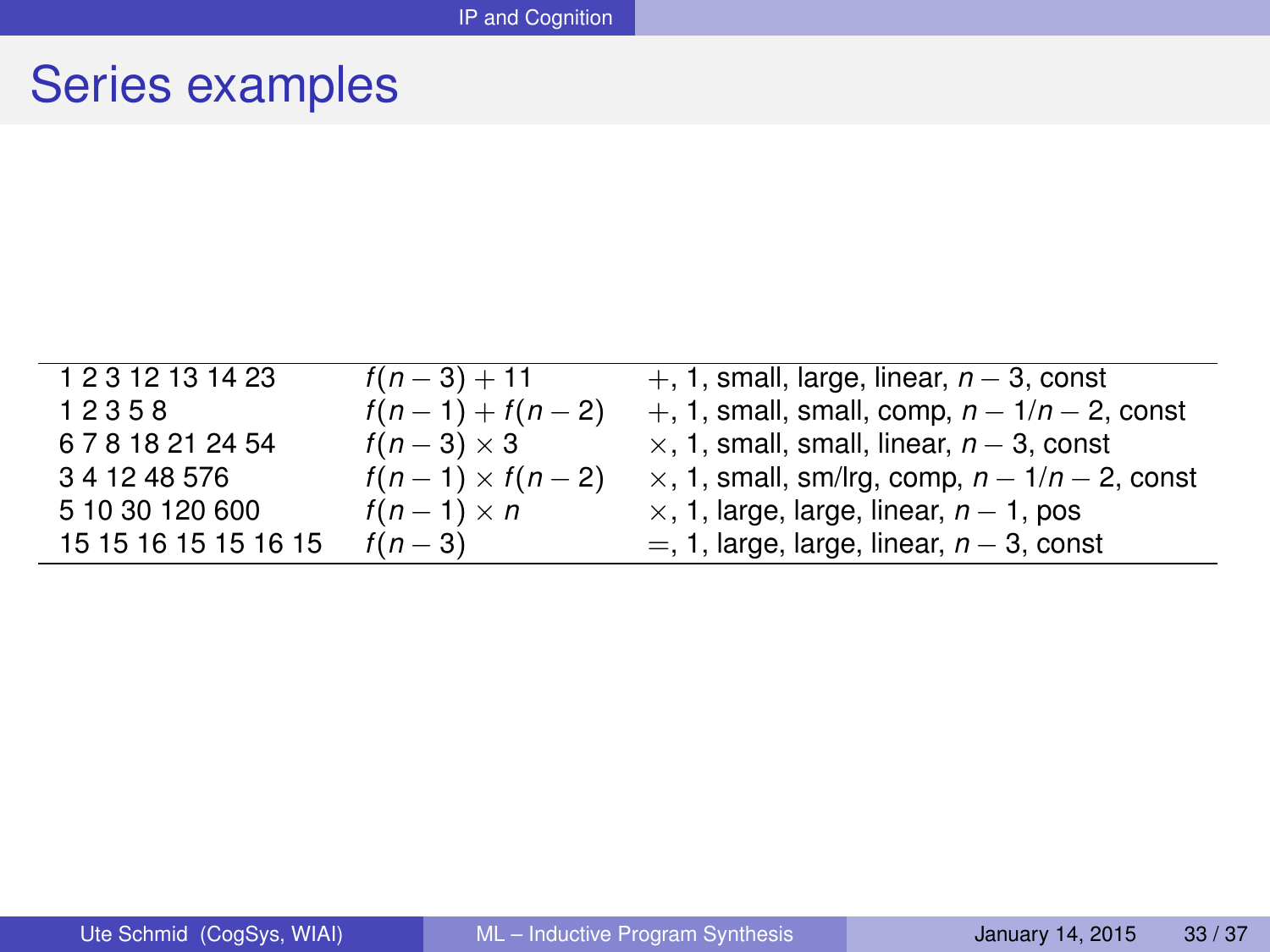# Combining IP, Planning, Analogy

- Learning from planning: generate action traces with an AI planning system and learn a recursive rule set
- Use already known recursive rule sets to solve structurally similar problems (analogy)
- Generalization over base and target problems results in a hierarchy of program/problem solving schemes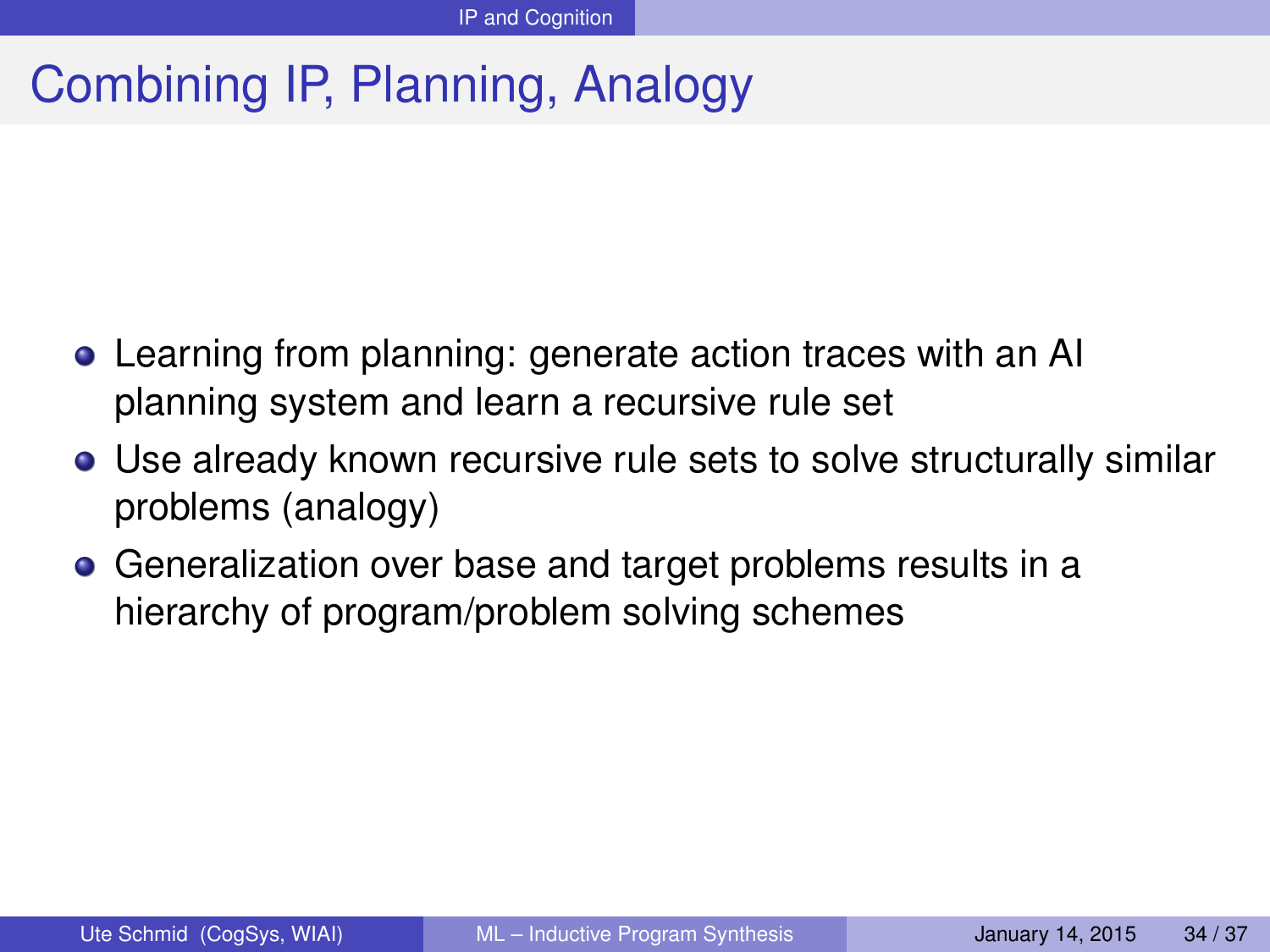### **Summary**

- Learning can be high-level, on symbolic representations or low-level (e.g., feature vectors)
- Reinforcement learning addresses learning of control strategies/policies based on a statistical approach
- Inductive programming addresses learning of recursive rule sets from few examples or from traces
- IP is part of automated programming research, it complements deductive approaches
- The first IP system was Summers's THESYS, Summers also provided the formal foundation (Synthesis Theorem)
- IGOR2 is a current approach to IP, it is more general than THESYS and incorporates aspects from ILP (use of background knowledge, function invention)
- IP approaches are often general enough to be applied to other strategy learning domains, e.g., from cognition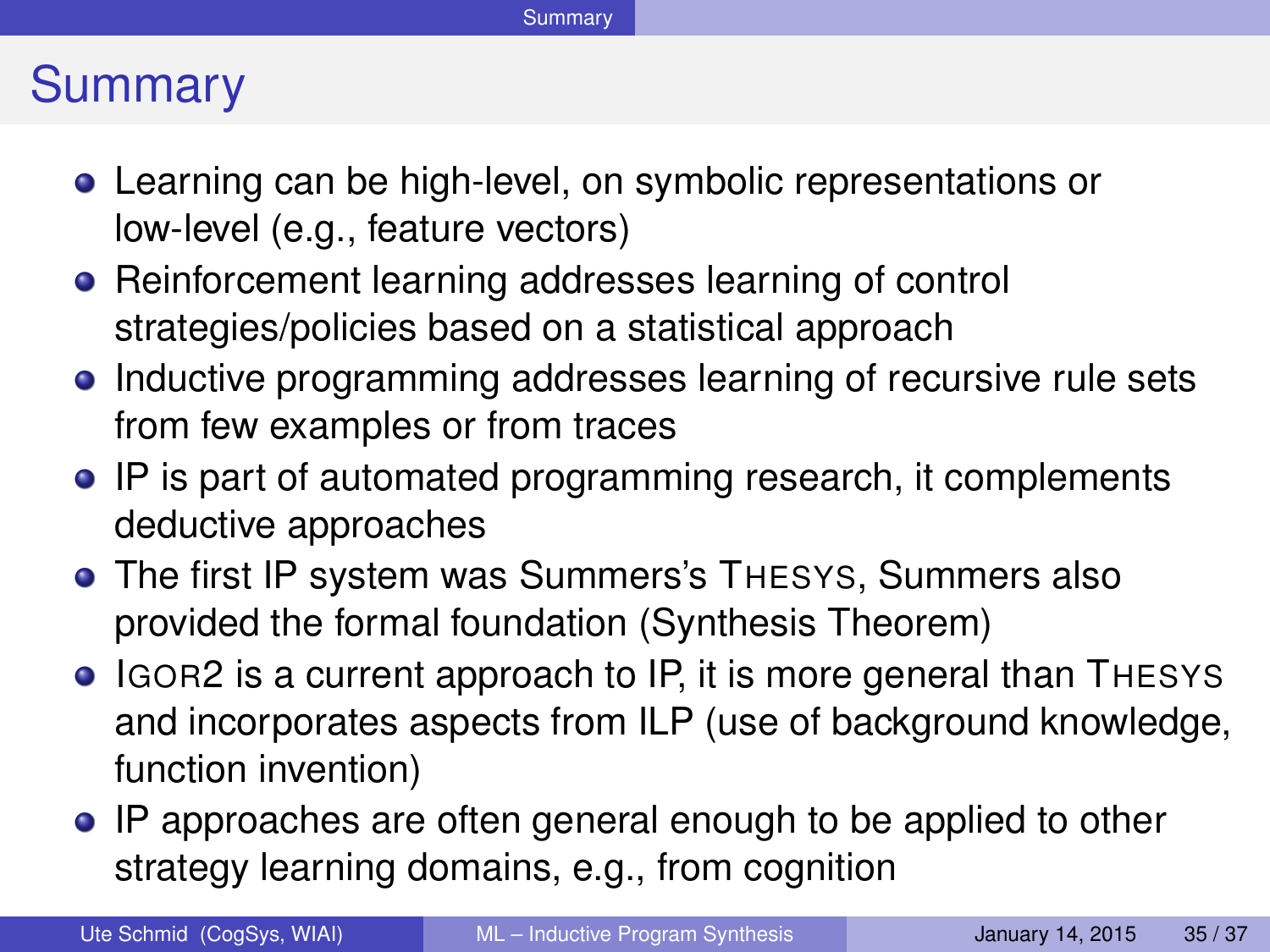### **Summary**

- In contrast to classical ML, IP needs only few and only positive examples
- IP is nevertheless *supervised* (learning functions: negative examples are present implicitly)